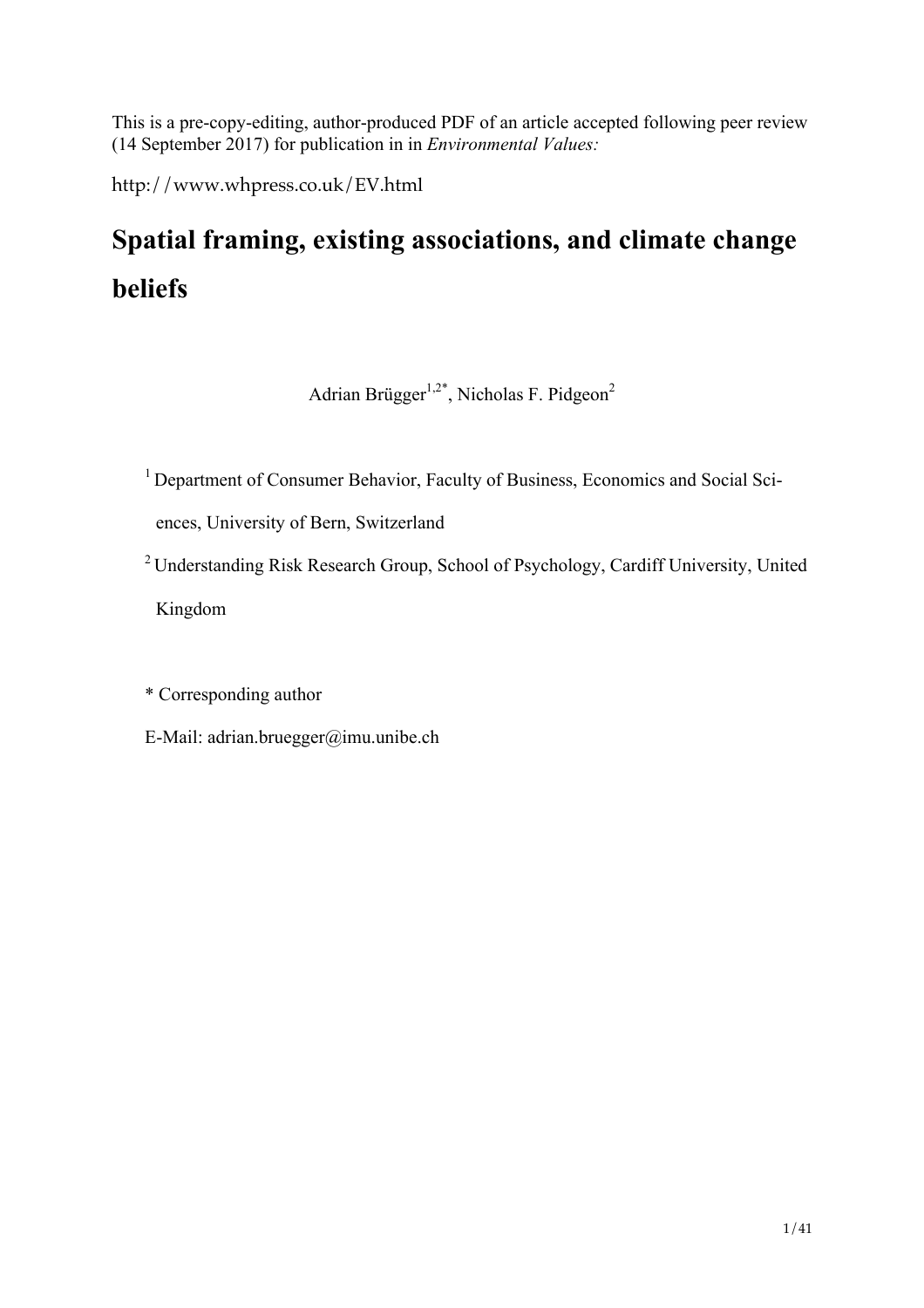# **Spatial framing, existing associations, and climate change beliefs**

### **Abstract**

Tailoring climate change messages to a particular spatial scale (e.g., specific country or region) is often seen as an effective way to frame communication about climate change. Yet the empirical evidence for the effectiveness of this strategy is scarce and little is known about how recipients react to spatially framed climate change messages. To learn more about the effects and usefulness of different spatial frames as a communication and engagement tool, we conducted a study in which we presented members of the general public with either a national or a global framing of climate change. In contrast to previous spatial framing studies, the present research used semi-structured interviews – rather than survey questions – to obtain rich, in-depth information about participants' views of climate change. Irrespective of the framing, participants revealed associations that were located at various spatial scales. Moreover, when participants talked about climate change, they repeatedly switched between different spatial scales, revealing patterns that were consistent with seeking to preserve existing beliefs and preferences. These findings improve our understanding of how the public represents climate change and provide a novel explanation as to why simple spatial framing often fails to achieve the anticipated effects.

#### **Keywords**

climate change, communication, framing, psychological distance, spatial representation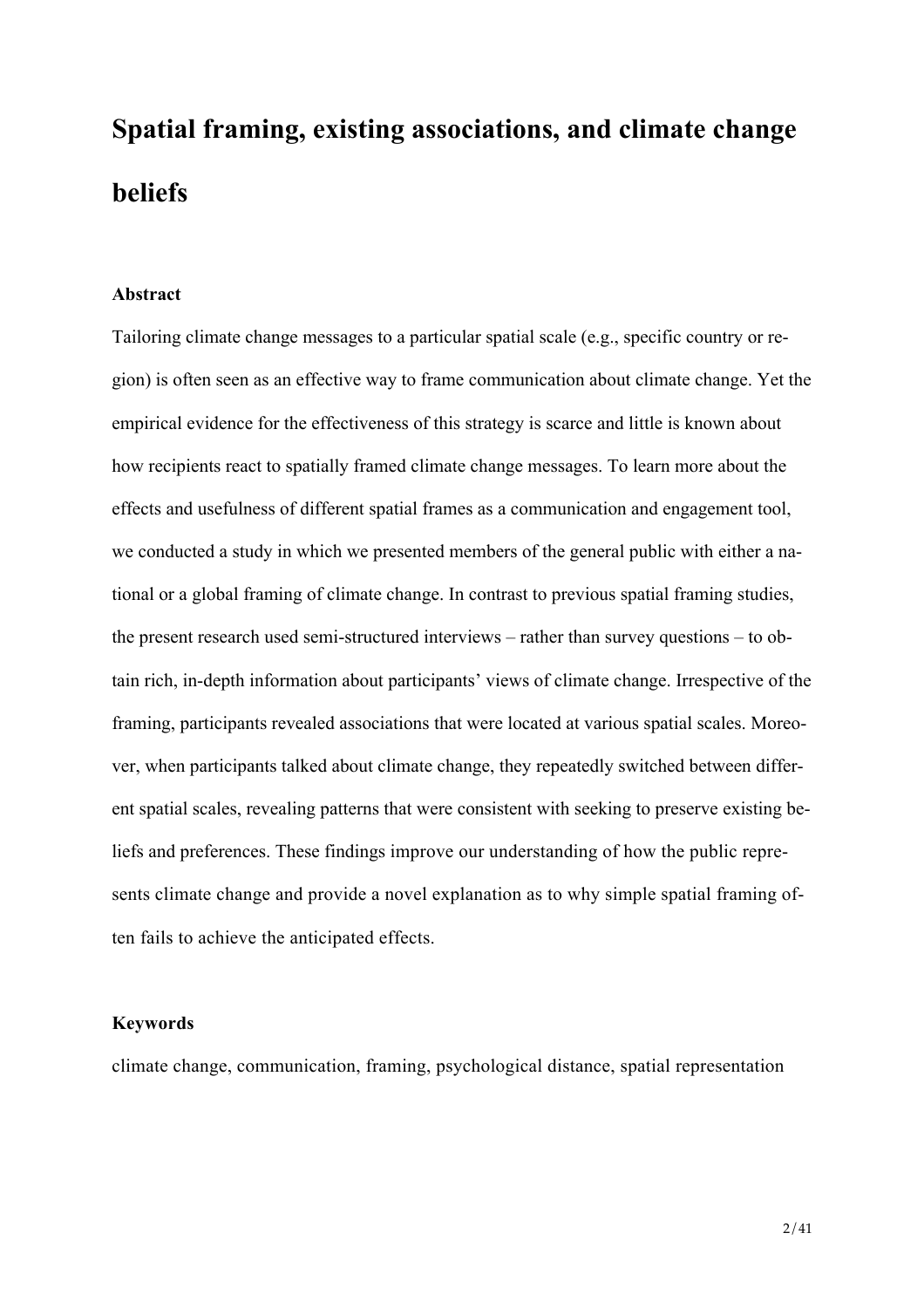#### **Introduction**

Using a specific spatial focus can potentially increase people's engagement with climate change and their motivation to act on it. For example, it is often argued that describing local, or proximal, consequences of climate change makes the issue and its consequences more salient, thereby increasing a sense of both vulnerability and personal relevance (Scannell and Gifford, 2013; Shwom, Dan, and Dietz, 2008; Reser, Bradley, and Ellul, 2014).

Although (proximal) spatial framing is frequently suggested as a strategy to increase public engagement with climate change (Hulme, 2008; Leviston, Price, and Bishop, 2014; Lorenzoni, Nicholson-Cole, and Whitmarsh, 2007; Moser, 2010; Nicholson-Cole, 2005; Weber, 2006), there is surprisingly little research that tests this hypothesis empirically. Of more concern, the majority of the existing studies fail to show a direct effect of spatially framed climate change messages on participants' willingness to tackle climate change (Altinay, forthcoming; Brügger, Morton, and Dessai, 2016; Mir et al., 2016; Rickard, Yang, and Schuldt, 2016; Schoenefeld and McCauley, 2016; Shih and Lin, forthcoming; Shwom, Dan, and Dietz,  $2008$ ; Spence and Pidgeon,  $2010$ .<sup>1</sup>

The goal of the present research was to better understand how individuals react to dif-

<sup>&</sup>lt;sup>1</sup> Studies that used designs other than direct comparisons between different spatial frames provide mixed evidence for the idea that focusing on local climate change may motivate people to act on climate change. For example, experiencing local extreme weather events increased people's willingness to address climate change in some studies (e.g., Demski et al., 2017; Spence et al., 2011) but not in others (Dessai and Sims, 2010; Whitmarsh, 2008). Similarly, virtual exposure to local climate impacts in a video game also has the potential of changing people's views about climate change and possible responses to it (e.g., Schroth et al., 2014).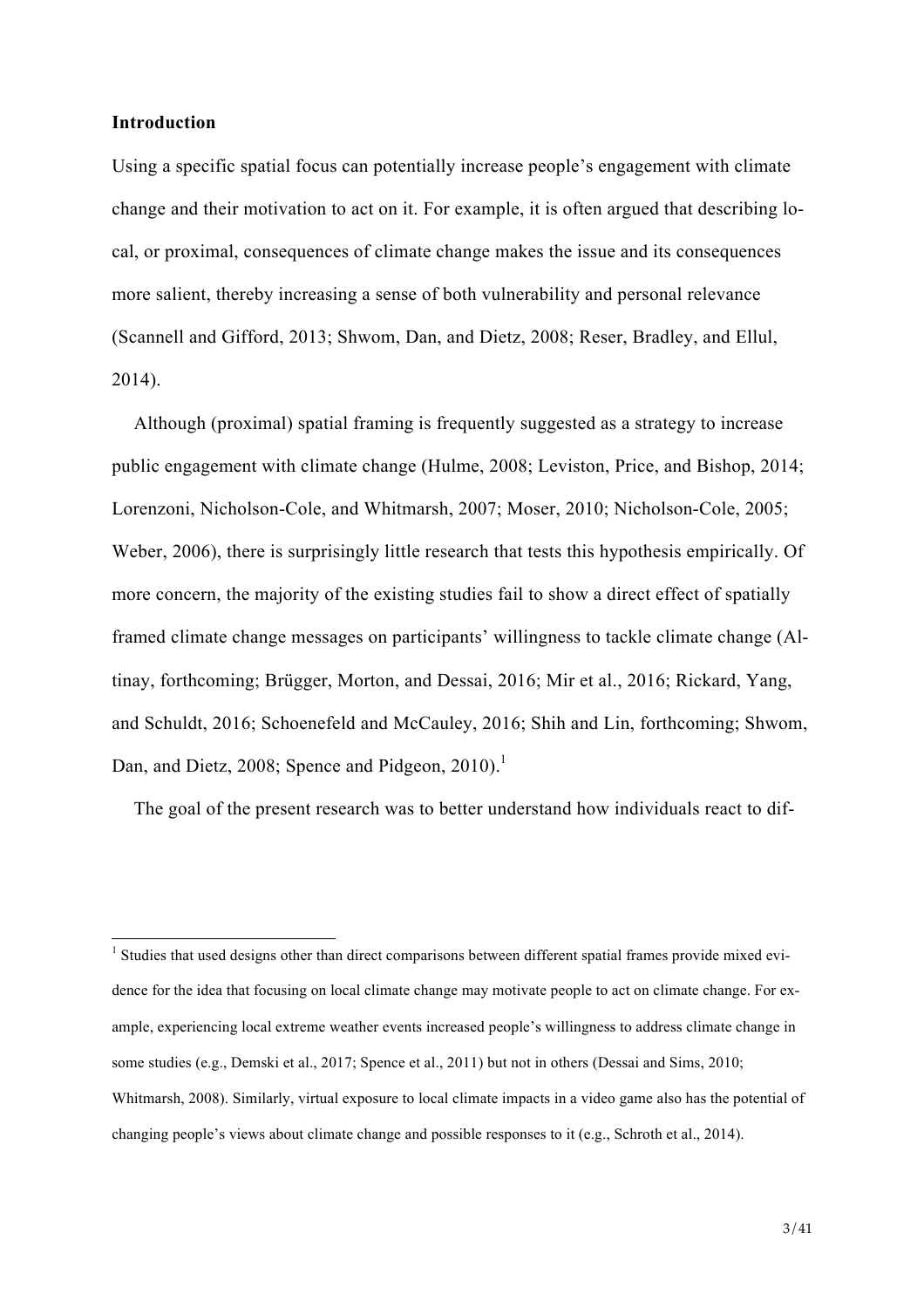ferent framings of climate change. To achieve this goal, this article first reviews theoretical arguments for spatial framing as a public engagement tool. We then report findings from a 'qualitative experiment' (Robinson and Mendelson, 2012) in which participants received either a proximally or a distantly framed text about climate change and then participated in a semi-structured interview that focused on their beliefs, attitudes, emotions, and behaviours related to climate change.

## **Spatial framing as a tool to engage the public**

The idea of varying the spatial frame of climate change is typically put forward in connection with the finding that people perceive climate change to be a distant phenomenon that is not immediately relevant to them (e.g., Evans, Milfont, and Lawrence, 2014; Lorenzoni et al., 2006; Scannell and Gifford, 2013; van der Linden, Maibach, and Leiserowitz, 2015). Describing climate change in spatially proximal terms (e.g., as relevant to the country where people live) is believed to counteract this perception by decreasing the psychological distance between climate change and the recipients of such messages (Evans, Milfont, and Lawrence, 2014; Leviston, Price, and Bishop, 2014). It is further argued that spatially proximal descriptions of climate change should facilitate the visualization of its consequences (Ebi and Semenza, 2008; Lorenzoni and Pidgeon, 2006). Importantly, to the extent that individuals perceive spatially close impacts as negative and care about the threatened place, people, natural environment, or symbolic meanings, proximal frames should increase personal relevance (Brügger et al., 2015; Scannell and Gifford, 2013; Shwom, Dan, and Dietz, 2008) and (emotional) concern (Evans, Milfont, and Lawrence, 2014; Reser, Bradley, and Ellul, 2014; Spence et al., 2011; Weber, 2006). Ultimately, it is expected that these processes enhance people's motivation to act (Ebi and Semenza, 2008; Evans,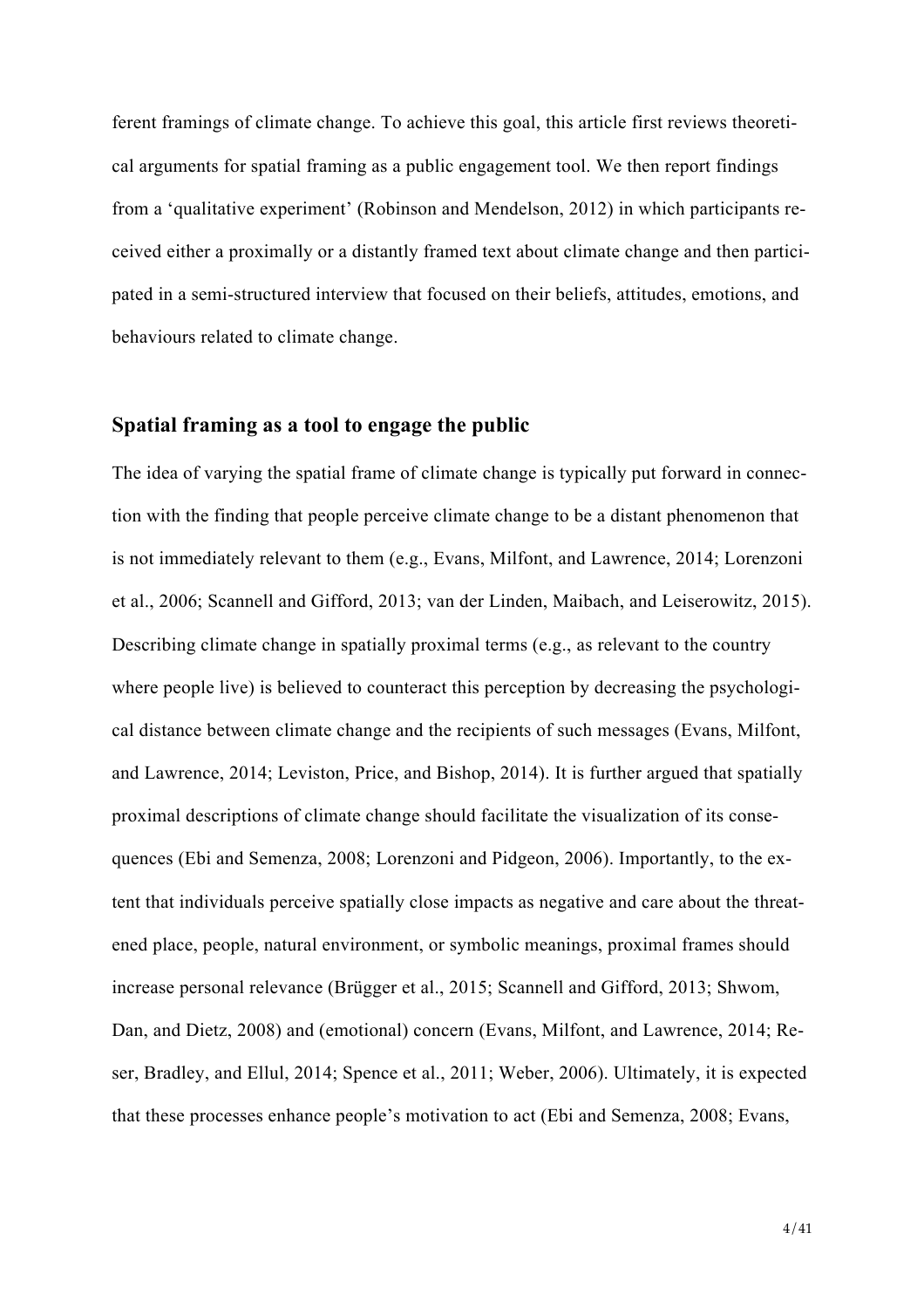Milfont, and Lawrence, 2014; Lorenzoni, Nicholson-Cole, and Whitmarsh, 2007; Lorenzoni and Pidgeon, 2006; Shwom, Dan, and Dietz, 2008; Spence et al., 2011; Spence, Poortinga, and Pidgeon, 2012).

Perhaps surprisingly, there are also plausible arguments to be made for using a distant framing in climate change communication. First, many people in wealthy, industrialized countries believe that the most detrimental effects of climate change will occur far away (Bord, Fisher, and O'Connor, 1998; Leiserowitz, 2006; Lorenzoni et al., 2006; Lorenzoni, Nicholson-Cole, and Whitmarsh, 2007). Thus, at least for people living in relatively privileged, temperate zones, a spatially distant perspective should entail a stronger sense of urgency than a proximal perspective (cf. Spence and Pidgeon, 2010).

When anticipating the effects of proximal and distant frames, consider that their specific foci are likely to resonate to varying extents with different segments of the public. For example, one factor that could moderate the effectiveness of spatial frames is the set of values that people hold (e.g., Schwartz, 1992): People who care strongly about goals such as achievement, power, and security — that is, those who hold self-enhancing and conservative values — may be particularly receptive to proximal frames (cf. Hart and Nisbet, 2012; Hine et al., 2016; but see also Schoenefeld and McCauley, 2016) because they highlight consequences that directly threaten their goals and values (e.g., loss or damage of property).

By contrast, frames that focus on distant impacts have a less obvious connection to immediate personal interests and are therefore less likely to appeal to self-enhancing and conservative values. Instead, a focus on risks to distant places and strangers may appeal to individuals who rank altruistic and self-transcendent values highly — that is, individuals who strongly care about *all* people as well as about nature, and for whom equality, justice, and helpfulness are important goals (Schwartz, 1992). Given the previously established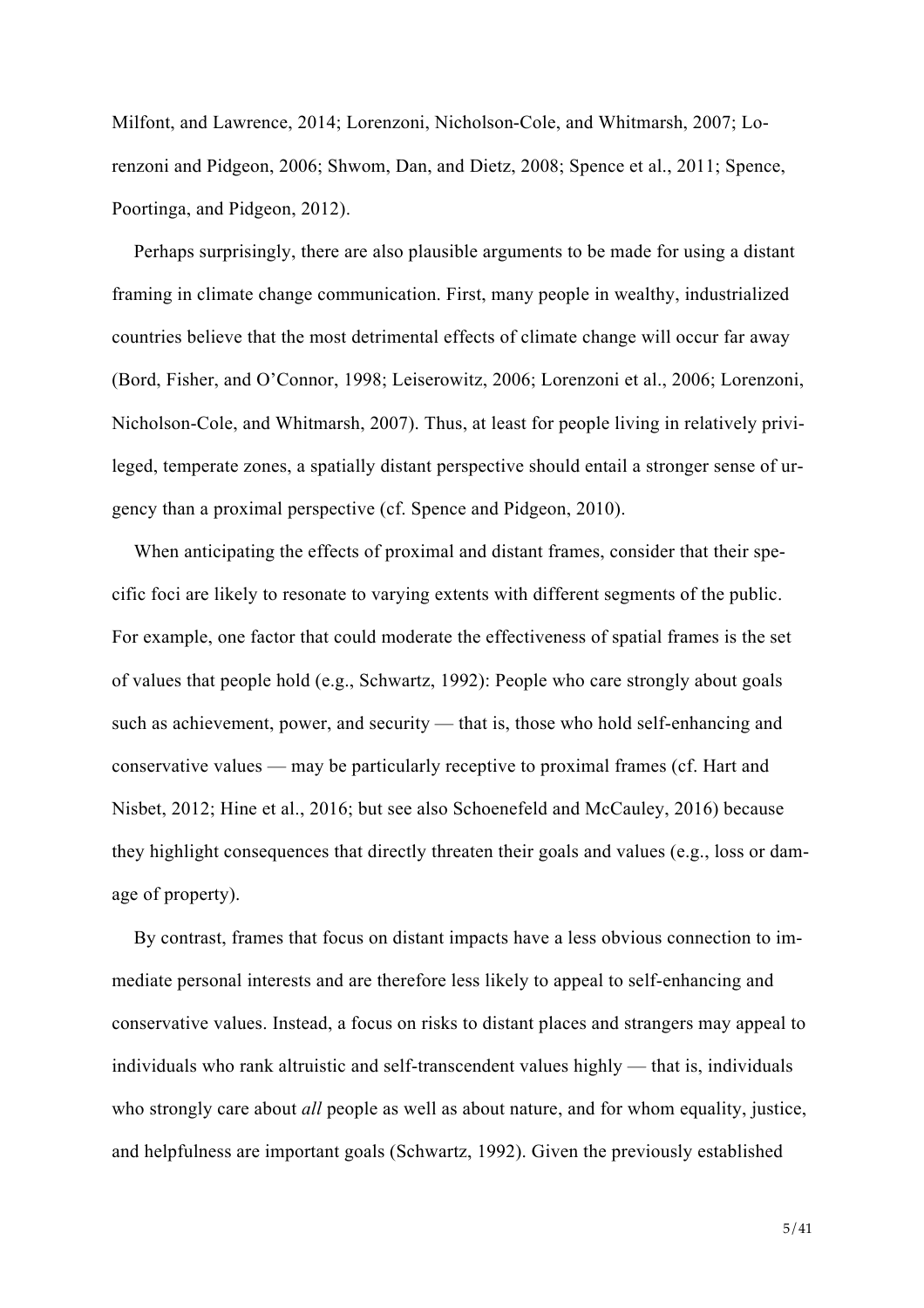link between self-transcendent values and the motivation to mitigate climate change (Capstick, Pidgeon, and Henwood, 2015; Howell, 2013; Howell and Allen, 2017; Nilsson, von Borgstede, and Biel, 2004; see also Corner, Markowitz, and Pidgeon, 2014), using distant frames to appeal to people who hold such values is a promising approach.

In sum, good reasons can be advanced for framing climate change as either a proximal or distant issue. Crucially though, the effectiveness of different spatial frames is likely to depend on the audience's goals, values, and other interindividual differences (Brügger et al., 2015). This contingency on individual views and preferences may help to explain why the few quantitative studies that have aimed to empirically test the effects of different spatial frames have typically failed to show a direct effect on people's willingness to act (Altinay, forthcoming; Brügger, Morton, and Dessai, 2016; Mir et al., 2016; Rickard, Yang, and Schuldt, 2016; Schoenefeld and McCauley, 2016; Shih and Lin, forthcoming; Shwom, Dan, and Dietz, 2008; Spence and Pidgeon, 2010). (For tentative evidence of a weak indirect effect, see Jones, Hine, and Marks, 2017; Shih and Lin, forthcoming). Provided that the proportions of the public whose values align with the two different types of frames are roughly equal across experimental samples, the lack of any overall effect may simply reflect different preferences. Yet, apart from a few studies that empirically investigated the interaction between spatial frames and individual differences, and had inconclusive findings (Rickard, Yang, and Schuldt, 2016; Schoenefeld and McCauley, 2016; Wiest, Raymond, and Clawson, 2015), the literature remains silent on how, why, and when spatial framing of climate change affects people's perceptions and behaviours.

## **The present research**

To learn more about the effects of different spatial framings, the present research adopted a bottom-up approach. Specifically, we conducted a 'qualitative experiment' (Robinson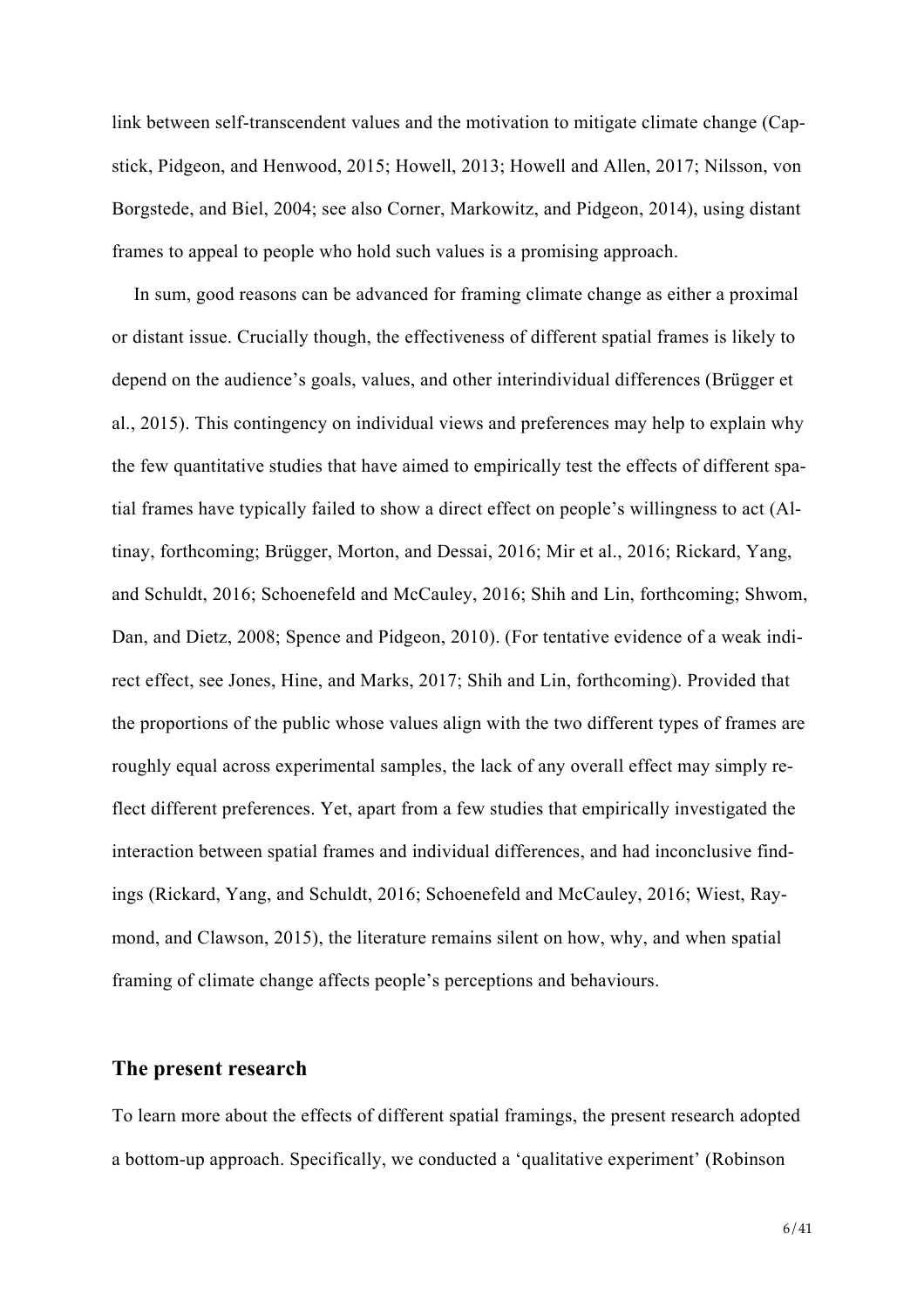and Mendelson, 2012) in which, like previous quantitative spatial framing studies (Brügger, Morton, and Dessai, 2016; Mir et al., 2016; Schoenefeld and McCauley, 2016; Shwom, Dan, and Dietz, 2008; Spence and Pidgeon, 2010), participants received either a proximally or a distantly framed text about climate change. However, rather than answer survey questions, participants then took part in a semi-structured interview that focused on their beliefs, attitudes, emotions, and behaviours related to climate change. This qualitative approach allowed us to investigate individual participants' first reactions to the two framings in more detail than would be possible in quantitative experiments; importantly, this approach also made it possible to explore unanticipated reactions, or conditional responses, something that would not be possible with a pre-defined set of closed survey questions.<sup>2</sup>

## **Methods**

*Data collection and participants.* We conducted 32 semi-structured interviews with adults from the general public of Switzerland to obtain rich, in-depth information about participants' views of climate change. Interviewees were recruited through advertisements in local newspapers and by means of notice-board advertisements in local shops. To avoid recruiting a sample biased towards people who are strongly interested in and concerned about climate change, the study was advertised topic-blind as a study on written communication. As an incentive to participate, participants were offered 20 Swiss Francs (approx. £14 or US\$20). The interviews were conducted on the premises of the University of Bern,

<sup>&</sup>lt;sup>2</sup> Individual interviews were used in the study rather than the more interactive qualitative techniques of focus groups (e.g., Bickerstaff and Simmons, 2009; Capstick, Pidgeon, and Henwood, 2015; Stoll-Kleemann, O'Riordan, and Jaeger, 2001) to ensure that we could explore each individual participant's own responses to the texts in detail, as well as to avoid the introduction of additional framings by other participants in a group.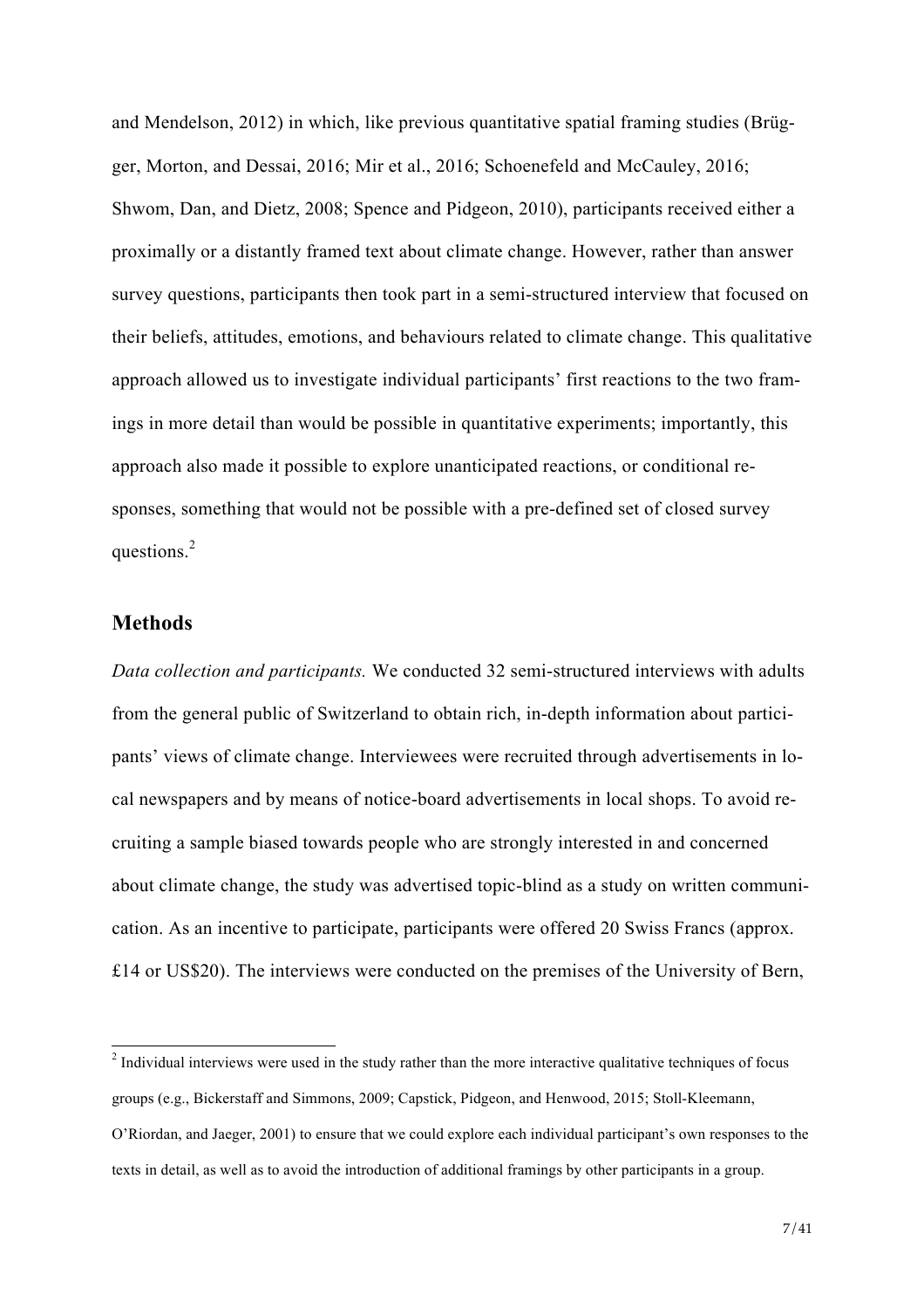Switzerland.

*Procedure.* Participants were pre-screened via an online questionnaire in terms of their age, gender, education, and political orientation (Table 1). We grouped similar participants (e.g., approximately 40-year-old women with a university degree) into pairs (matched-pair design) and randomly assigned each of them to a different spatial framing. That is, one of them received a text that introduced climate change with a proximal focus, whereas the other participant read a text with a distant focus (between-group design). Upon arrival in the interview room, participants were greeted, informed about the procedure and their rights as voluntary participants, and asked to sign a consent form. They then read a short text that described climate change either in proximal or distant terms (Appendix, Textbox 1). The interview started by asking general open-ended questions about the text. The questions then gradually became more specific, asking participants how they felt and thought about the text (Appendix, Textbox 2). Towards the end of the interview, participants were asked to compare the text they had read to the alternative text that described climate change with a different spatial focus. However, we decided not to analyse this second part of the interview here because comparing the two texts forced people to adopt a multi-scalar perspective of climate change, which would have interfered with the research questions and analytical focus of the present research. Participants were then debriefed, thanked for their participation, and offered the option of taking a leaflet listing websites with additional information about climate change and ways to mitigate it. The interviews lasted for approximately 40–60 minutes (including signing the consent form and debriefing). All interviews were audio-recorded, fully transcribed, cross-checked with the audio recording, and analysed using NVivo qualitative data analytic software. Field notes were also made and used to inform the analysis. All data were treated confidentially and stored securely.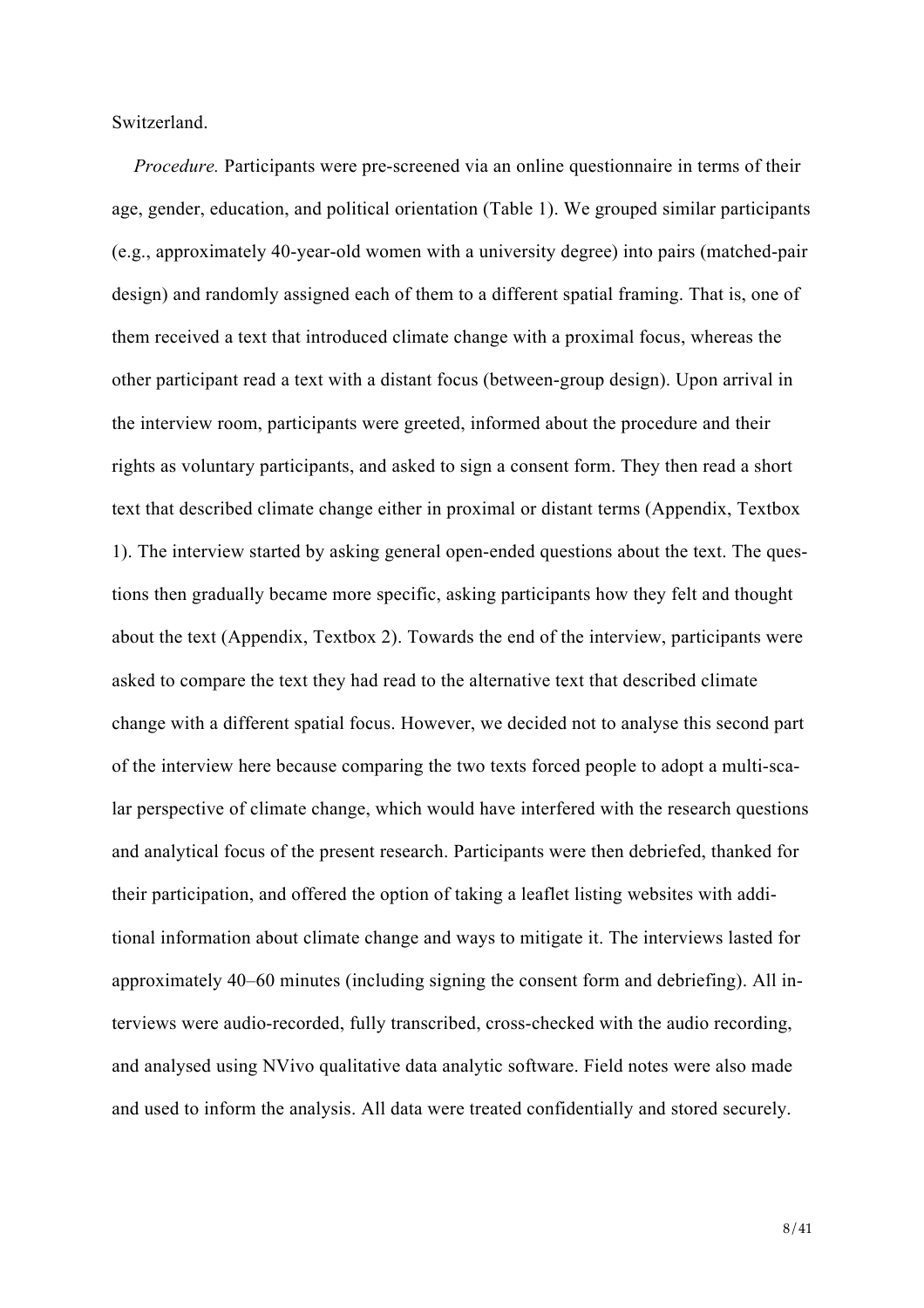No real names or other identifying information were entered into statistical software packages.

*Spatial framing.* As in previous research (Brügger, Morton, and Dessai, 2016; Shwom, Dan, and Dietz, 2008; Spence and Pidgeon, 2010), we used two texts about the causes and consequences of climate change to induce a proximal (vs. distant) perspective on climate change. In the proximal condition, the text (Appendix, Textbox 1) referred several times to geographically proximal places ('Switzerland' or names of cities) whereas in the distant condition the text referred to specific places in other countries or simply 'all over the world' or 'across the globe'. In addition, the texts included two visuals. In the distant text the spread of the 'tiger mosquito' (*Aedes albopictus;* see also Textbox in the Appendix*)* was depicted on a map of Europe (for a current version of the map, see https://ecdc.europa.eu/sites/portal/files/images/mosquitoes-maps-Aedes-albopictus-April-2017.jpg) and the projected increase in summer droughts was illustrated with a Latin American farmer holding a small corncob. The proximal text included an extract of the same map that showed only Switzerland and a Swiss farmer working in a very dry field. The content of the text was otherwise held constant.

*Data analysis procedures.* During the interviews it soon became obvious that participants held associations with climate change that were located at different spatial scales and that these associations made the interviews so spatially diverse and complex that it was not possible to stick to the anticipated analytical procedure of comparing participants' reactions to the proximal and distant frame. The analysis was therefore adapted to focus on participants' spatial associations with climate change, and on how and when participants changed their focus between different spatial scales.

We chose thematic analysis (Braun and Clarke, 2006; Henwood and Pidgeon, 2003) as the method for analysing the data because the analysis was not tightly bound a priori to

9/41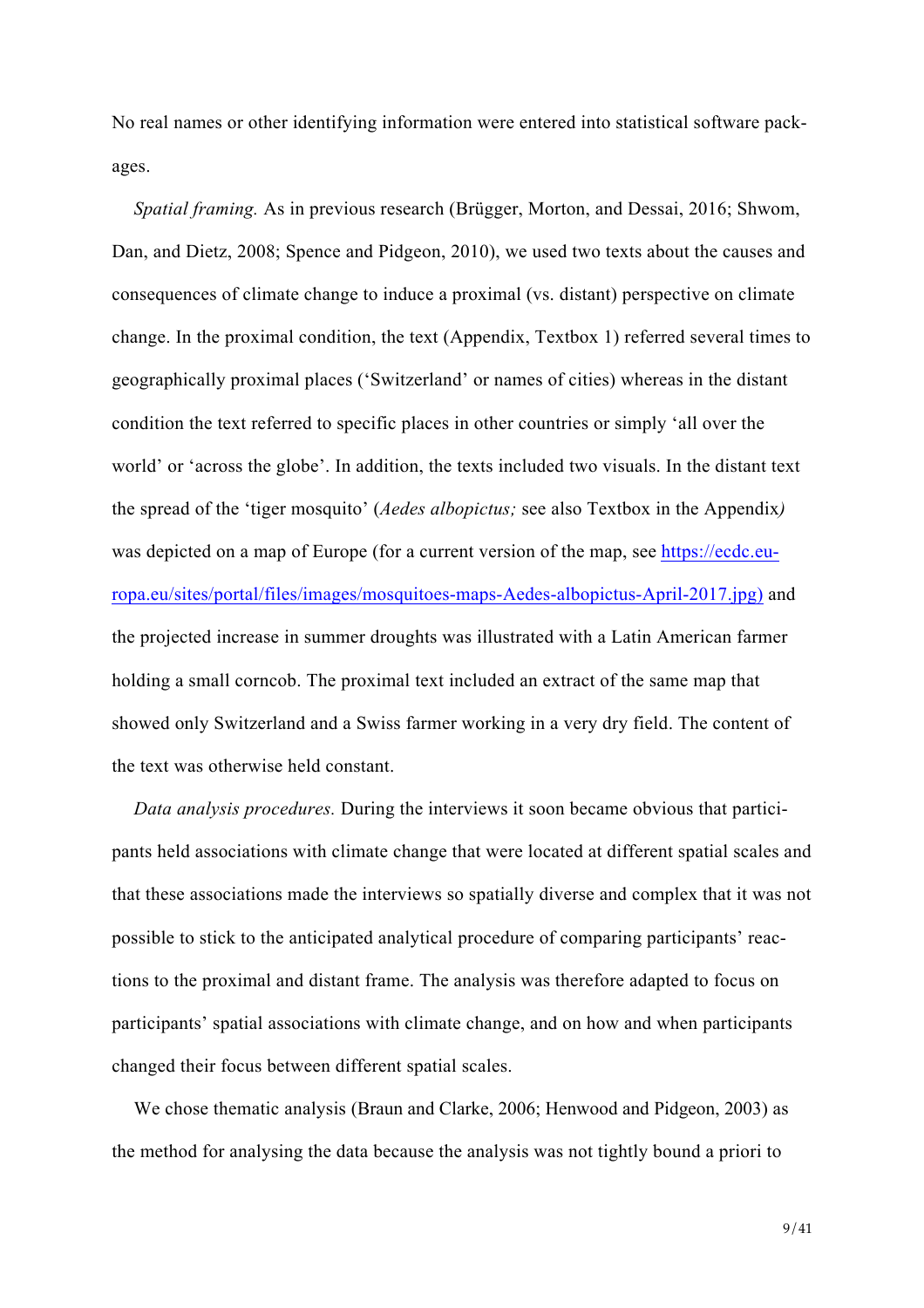any particular theory or epistemology. As such, thematic analysis is a flexible method that allows both inductive (data driven) and deductive (theory driven) analysis. We adhered to the methodological guidelines of Braun and Clarke (2006). We first coded interesting features of the data systematically across the entire data set. This included, for example, the mention of personal experiences with and anticipated consequences of climate change. Based on their prevalence in the data and their meaningfulness, coded passages that were conceptually similar were then grouped into overarching thematic categories and subcategories and refined in an iterative process (Braun and Clarke, 2006). For example, we grouped statements about heat-related health problems and worries about catching diseases from the tiger mosquito into the theme 'health-related consequences of climate change'. Refinements included adding new coding dimensions, such as the seriousness of impacts and geographic coding (Switzerland vs. other countries). Moreover, we coded whether participants linked their associations with climate change to direct, personal experiences or to external sources such as media reports or accounts from other people (indirect experiences). This differentiation was informed by previous research (Reser, Bradley, and Ellul, 2014; Spence et al., 2011; Swim et al., 2011) and chosen because it is theoretically and practically meaningful (e.g., Spence et al., 2011) and because it enabled us to examine the relationship between participants' existing associations and different ways of learning about climate change. In sum, this procedure allowed us to take stock of the contents of existing associations with climate change, locate them geographically, and examine how they are related to different ways of learning about this issue. We refer to this first overarching analytic theme as *existing spatial associations with climate change.*

Building on this first theme, we then centred the second overarching theme on how participants *shifted the focus of attention between different spatial scales* when they talked

10/41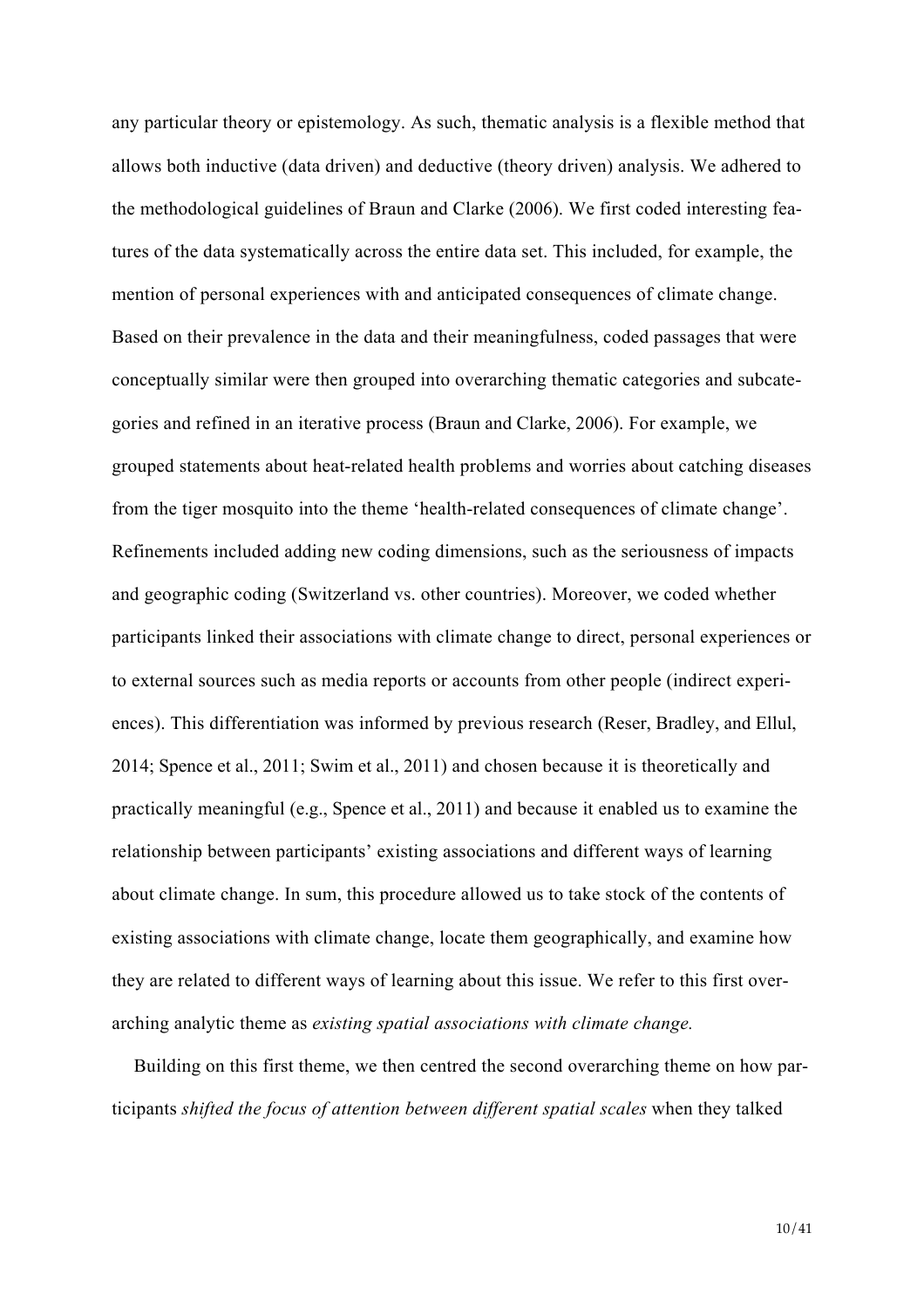about climate change. This theme and its three sub-themes represent a novel analytical approach and were therefore derived in a more grounded manner. The first switching pattern captures instances where participants responded to some aspects of the text, often directly and explicitly (e.g., 'it says here …', 'I feel like there the point is missing that'), and related them to their beliefs and preferences. Because participants often re-adjusted the texts in a way that matched their existing cognitions, we named this switching pattern *reconciling frames.* The second type of place switching, *revealing personal meaning,* captures passages in the interviews where spatial switching co-occurred with expressions of personal meaning. We used the code 'personal meaning' when participants related climate change to their personal interests, preferences, and values, either spontaneously or in response to the relevant question from our interview schedule. ('Based on what you've read, to what extent do you think climate change will affect things that are important to you personally?') The third type of place switching, *constructing resilience and vulnerability,* represents instances of place switching that overlapped with talk of different degrees of seriousness, vulnerability, resilience, and adaptive capacity.

## **Results**

Our study, which was conducted in Switzerland, revealed two findings that are relevant for understanding public representations of climate change and for communications around this issue. First, irrespective of the framing, each participant held multiple associations with climate change that were anchored at both proximal and distant places. Second, during the interviews participants often switched between different spatial scales.

We will now elaborate on the content of existing spatial associations and then focus on the process of place switching and its possible functions.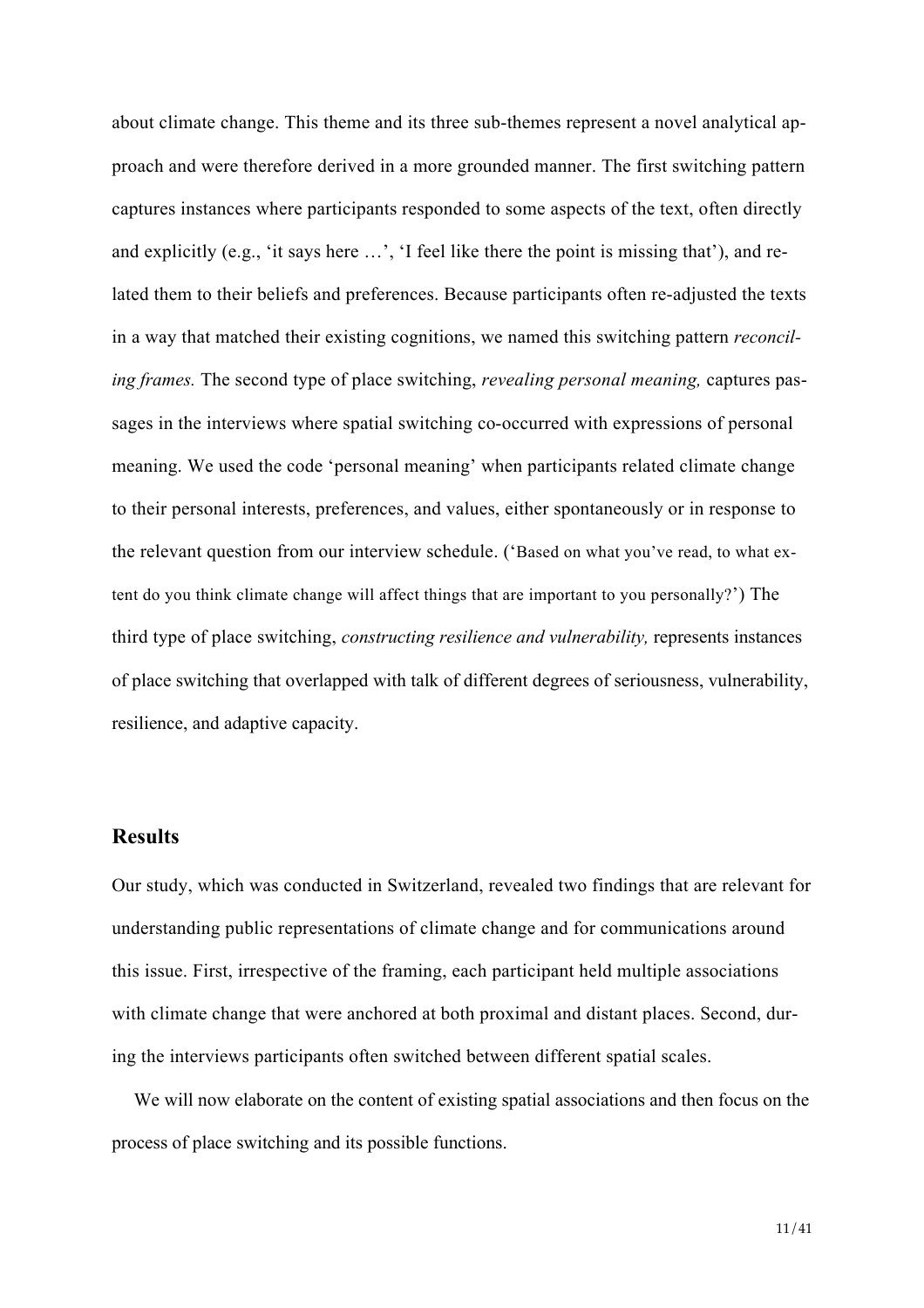#### **Existing geographical associations with climate change**

The interviews revealed that, with only one exception, all participants talked about both proximal (Switzerland) and distant (other countries) impacts of climate change. That is, irrespective of whether they had read the text that focused on climate change in Switzerland or on the whole planet, participants complemented the spatial focus that they were exposed to with their own prior 'out of frame' associations. In short, participants offered representations of climate change that were anchored both in proximity and distance.

When participants talked about spatially specific aspects of climate change, they mainly drew on two types of information. First, they related the perspectives of others or echoed media representations of climate change (Manzo, 2010; Metag et al., 2016; Smith and Joffe, 2009). References to reports from others included statements from people's social networks. This was obvious, for example, when one person remembered conversations with friends during a recent heat wave: 'When I talked to my friends on the telephone they always said oh God it is so hot.' (I14). Participants also related the views of people they know less well. For example, when one participant talked about retreating glaciers, she conveyed the view of people with expert status and emphasized their credibility:

> That's something that the custodians of mountain huts or the guides say – that certain hikes have become more difficult because the glaciers have melted away or because snowfields melted away or have become more dangerous because of rockfall. […] That's certainly not just an experience over two years but I mean these custodians are sometimes in the hut for decades or the mountain guides see that over decades. (I17).

Participants also reported what they had learned about climate change through the media. Interviewee 16, for example, referred to a radio broadcast when she was talking about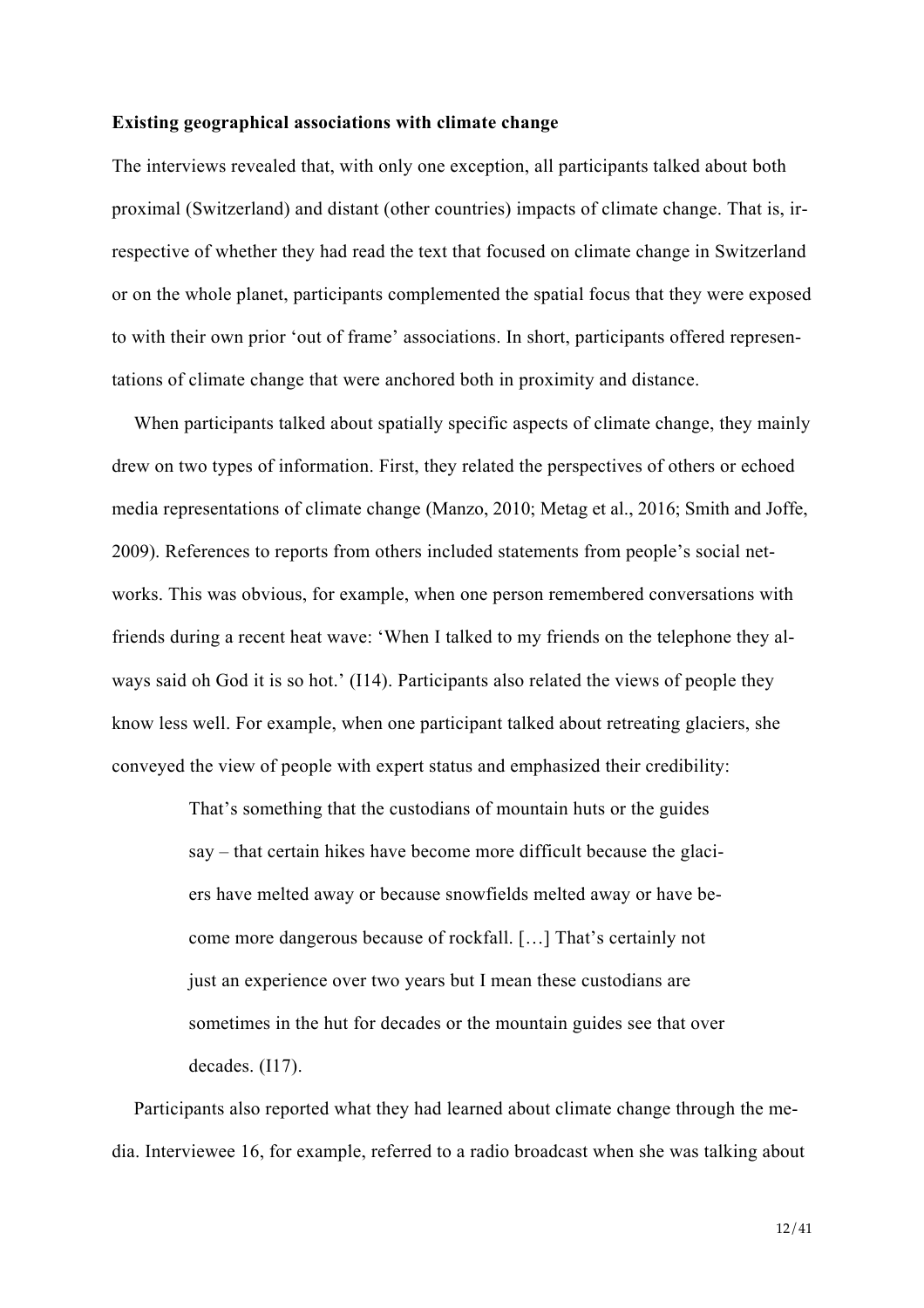glaciers: 'Or recently I just heard on the radio that within one season there is quite a, one and a half, two meters less ice, simply like that'. Similarly, many indirect experiences (Reser, Bradley, and Ellul, 2014; Swim et al., 2011) of climate change pertained to 'iconic' climate change impacts (Braasch, 2013; Brönnimann et al., 2014; O'Neill and Hulme, 2009); that is, aspects of climate change that are frequently and somewhat stereotypically used in climate change coverage. As illustrated in the above quotes, melting glaciers and heat waves were icons that often emerged when participants talked about Switzerland. Interviewees also mentioned more distant icons such as polar bears and rising sea levels: 'Let us not fool ourselves, Venice is going to sink in water some day and certain islands in the Pacific or so, Polynesia'. Although Interviewee 26 did not explicitly link this statement to external sources, the factual way she talked about these distant impacts and the absence of any personal references suggest that she had acquired this information indirectly.

Second, participants linked climate change to specific places through *direct personal experiences* (Reser, Bradley, and Ellul, 2014; Spence et al., 2011; Swim et al., 2011)*.* These associations reflected what participants personally saw or did. This is obvious, for example, when Interviewee 11 explicitly connected climate change to personal experiences of glacier retreat:

> I can still remember when I was a boy we went on a school trip and the Furka Glacier still reached to the pass road and today I don't know how many 100 meters you have to go back until you get to the glacier. I have only recently crossed the Furka [Pass] again and that's, well, a pitiful remnant.

Associations with climate change that were grounded in personal experiences were connected to everyday events and activities and strongly linked to various aspects of people's lives. A striking example of this is Interviewee 7's description of the 2003 heat wave,

13/41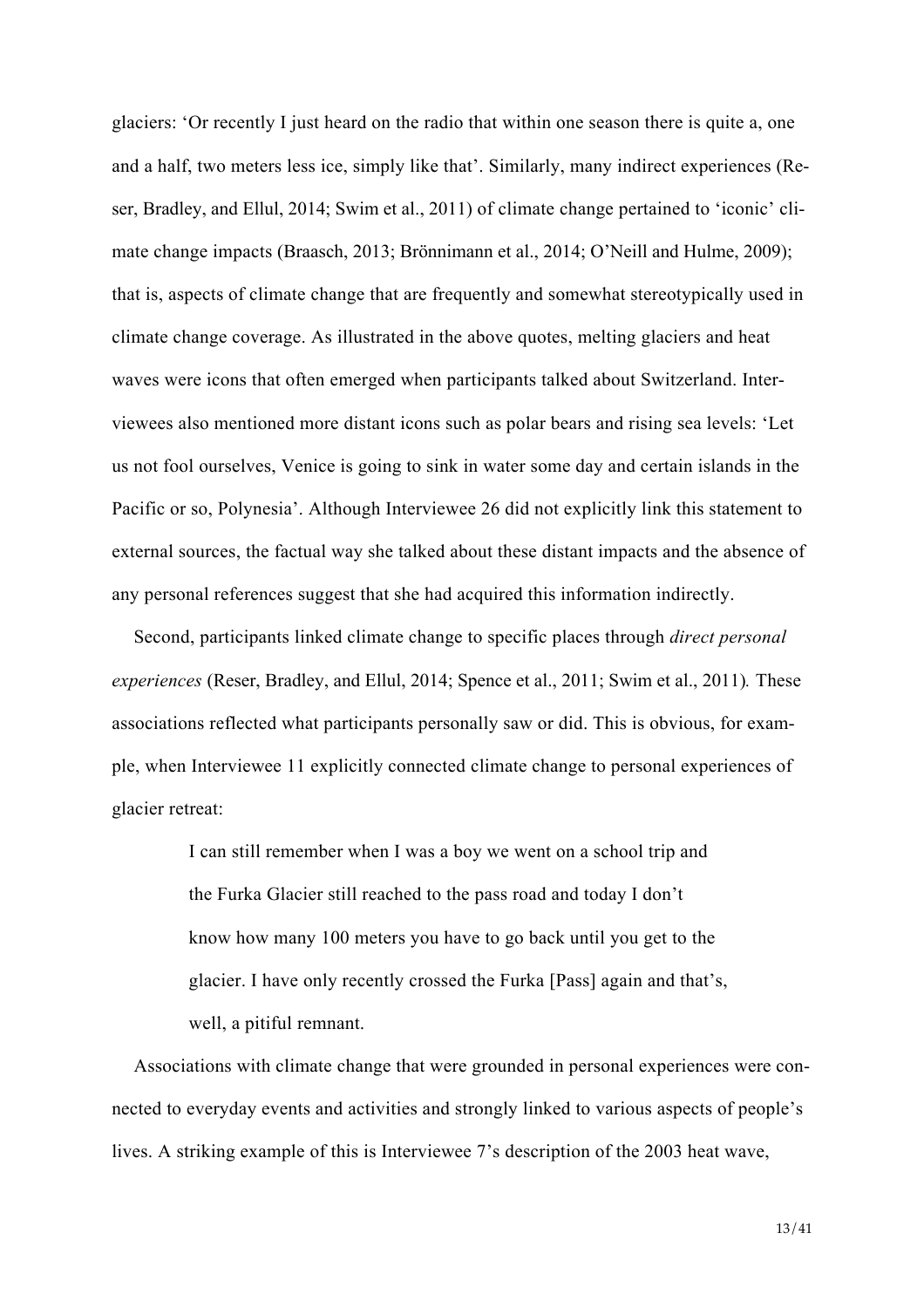which disrupted her working routine and raised health concerns:

I worked in an open-plan office back then and we simply transferred the work thing into the night […] I think the temperature was 42 degrees [Celsius] in that office […] and we couldn't work anymore. I can still remember, we went to the [river] Limmat and kind of drank stuff, stood in the water, and it was still hot. Well, it is, you're not productive anymore. In terms of health I also don't find it really, well, I found it difficult. (I7)

Although associations from personal experiences were mostly located in Switzerland, there were some exceptions to this pattern. For example, Interviewee 24 commented on how high temperatures affected her on a holiday:

> I'm soon, well, in the second half of life. I mean I do feel the heat. I personally struggle when (-) I have just been to Greece, well, during two days I couldn't leave the house at noon anymore, I had real panic attacks.

Other participants described experiences when living abroad. For example, Interviewee 11 highlighted the scarcity of water and efforts to conserve it in Africa: 'I just lived in countries where water was fetched from seven meters [below the ground] and I re-used every drop to irrigate papayas, well, wastewater I mean. Naturally, then you are water sensitive.'

In sum, participants held various spatially stratified associations with climate change. Some of these associations echoed stereotypical media representations of climate change and correspond to what previous research refers to as *indirect* experiences (Reser, Bradley, and Ellul, 2014; Swim et al., 2011) of climate change, while other associations reflected what participants personally saw, heard, or did and, as such, represent *direct* experiences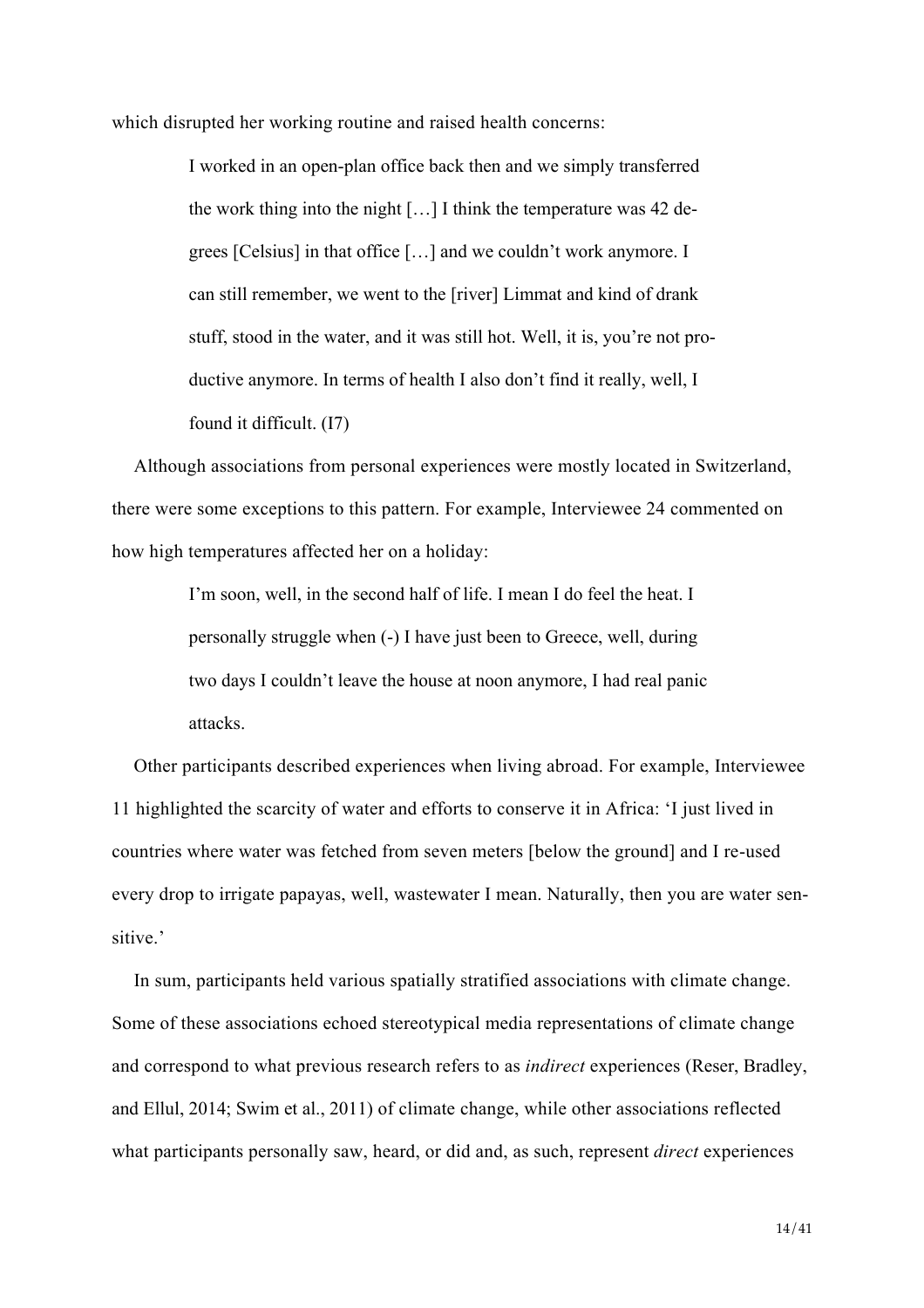of climate change (Reser, Bradley, and Ellul, 2014; Spence et al., 2011; Swim et al., 2011).

#### **Shifting the focus between different spatial scales**

The next step in our analysis focused on how and when participants switched their focus of attention between spatial scales. We identified three types of switching patterns.

*Reconciling frames* captures participants' tendency to identify and to either ignore or to 'adjust' aspects of the spatial framing that do not correspond to their existing climate change knowledge, beliefs, or preferences. For example, rising sea levels were only mentioned in passing in the introductory paragraph of the texts, and yet it was one of the most frequently discussed impacts of climate change that shifted the focus of attention to other countries (Switzerland is enclosed by land). Importantly, participants in both framing conditions explicitly stated that they felt that the consequences around rising sea levels had received too little attention:

> I feel like there the point is missing that you also have a problem with the population when islands are submerged and […] the living space becomes scarcer. That's totally missing in my view. I'm not sure if that's correct but that's what is passed on to me by the media: that this will be one of the biggest problems.  $(15)$

A contrasting example, for those participants who had read the globally framed version of the text, was the mention of retreating glaciers in other countries. Most participants simply substituted distant glaciers with Swiss glaciers when expanding on this topic without commenting on it. Others expressed surprise about the existence of glaciers in some places: 'what surprised me, where I don't have the geographic knowledge, is that there are glaciers in India' (I32). Similarly, Interviewee 12 wondered whether the mention of distant glaciers was a mistake that should be changed so that the text refers to Switzerland: 'It says here glaciers in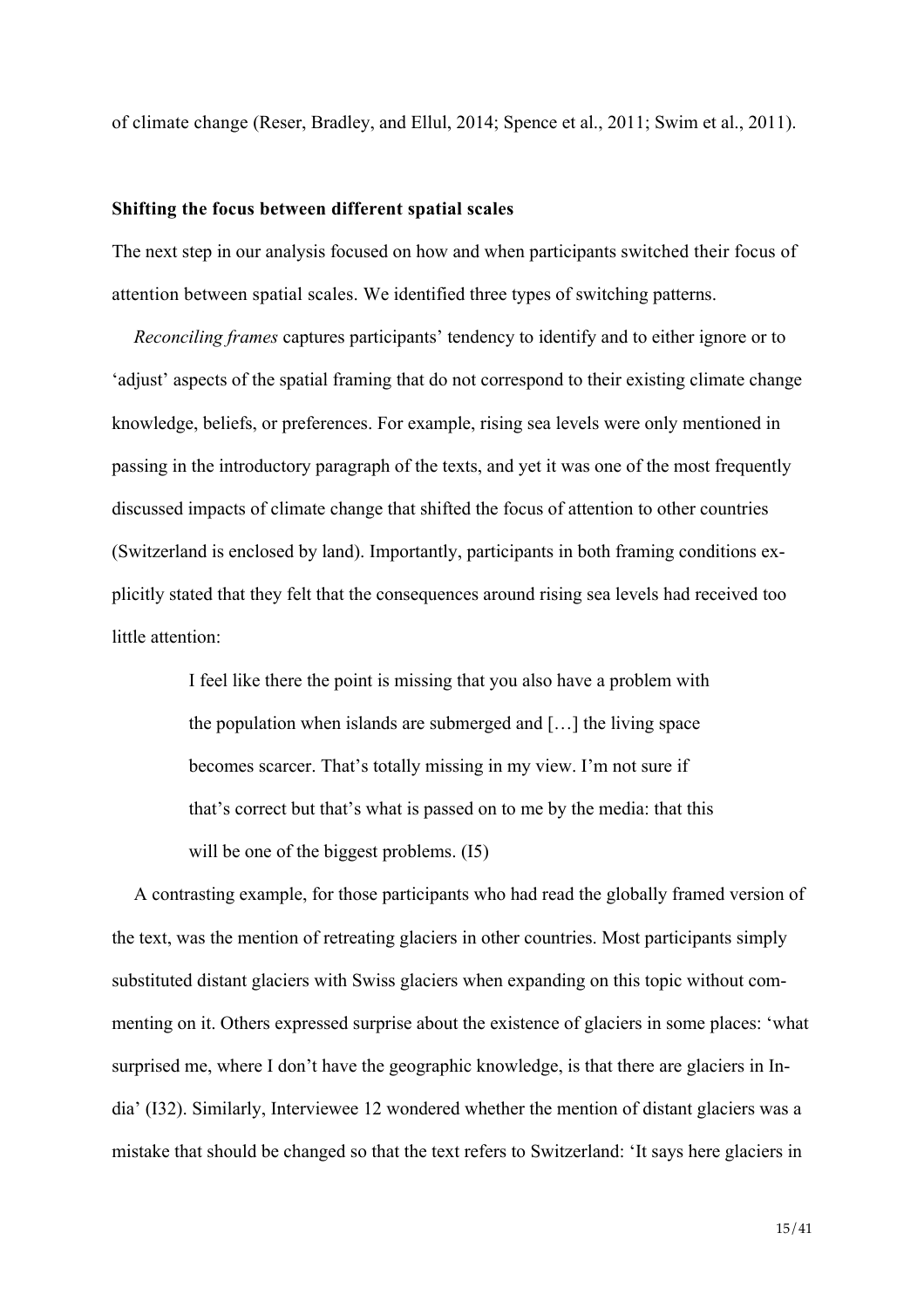India and Peru. I mean that's something that's [also] an issue in Switzerland. Well, I don't know if this is a mistake. In any case, in this section [you should] also provide examples from here [Switzerland], yes.' The objection to not mentioning Switzerland when writing about glaciers was taken to an extreme when a 64-year-old female participant banged her fist on the table and thundered:

> [W]hy does it not say Switzerland? […] in this sense a lot [in this text] is a bit far away. […] It's all kind of, how does this concern me, well that's not my opinion but emotionally it is somehow not close enough. (I9)

Considering other comments this participant made during the interview – for example that she preferred national newspaper articles over international ones – this reaction can be seen as discontent with the mismatch between her proximally bound primary area of interest and the global focus of the text.

Proulx and colleagues (Proulx, Inzlicht, and Harmon-Jones, 2012) provide a theoretical framework that is useful for making sense of these reconciliatory processes. They argue that any experience that is inconsistent with what a person expects or desires is uncomfortable and motivates her or him to reduce the inconsistency through compensation efforts. When interpreted within this framework, discontent with the limited attention given to sea level rise, surprise about glaciers in distant countries, and aversion to a particular spatial focus can all be seen as emotional reactions to unexpected or undesired information. Similarly, reactions such as ignoring unexpected information or adding missing elements are consistent with compensatory reactions (Good and Abraham, 2007; Jonas et al., 2014; Proulx, Inzlicht, and Harmon-Jones, 2012). This interpretation suggests, as with processes described in connection with value-based and ideologically motivated reasoning (Corner, Markowitz, and Pidgeon, 2014; Kahan et al., 2012), that spatially framed climate change messages are seen through the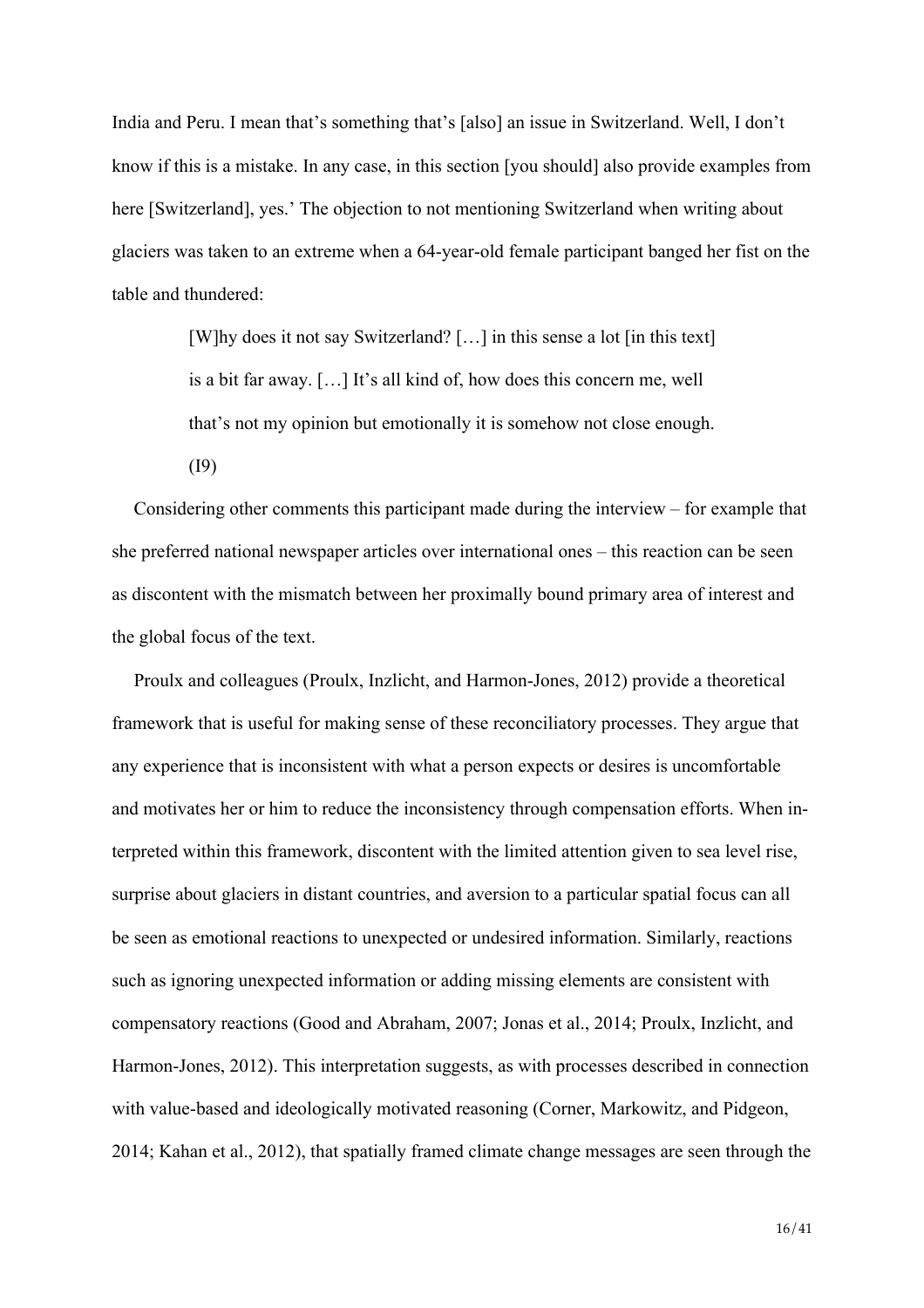lens of existing space-related cognitions.

The second type of place switching, *revealing personal meaning,* was driven by thoughts and feelings about things participants cared about. Most of these place switches revolved around self-interest and directed participants' focus of attention to familiar and cherished places, which were typically (although not exclusively) located in Switzerland. For example, Interviewee 20 was afraid that flooding could affect his family's pets and belongings:

> When there is a lot of water in [the brook next to our house] every now and then, it is sometimes really most impressive. In particular, we then very quickly check if for example the cat is still on the other side of the brook, yeah, where's the dog. […] These are things that might just be more impressive with age because then it is stuff you are attached to, well, now that [flood] destroys my things.

Interviewee 14 raised similar property-related concerns when talking about how decreasing snow reliability could affect the profitability of her family's holiday flat in a ski resort: 'We have a holiday home in Adelboden and we rent this chalet out and in the winter it is always well booked. What happens if you can't ski there anymore?'

Concerns about health are an additional example of meaning-based place switching. Some participants mentioned heat waves as an annoyance or even as a threat to their health and thereby shifted their focus of attention towards their living environment (i.e., Switzerland). Interviewee 28, for example, commented: 'Yeah, I think the heat in the summer, the hot summers, I think that's what frightens me most.'

This comment also shows that personal meaning was often accompanied by emotions, typically negative ones such as fear and regret connected with negative impacts. However, sometimes positive emotions, like the appreciation of threatened pastimes such as skiing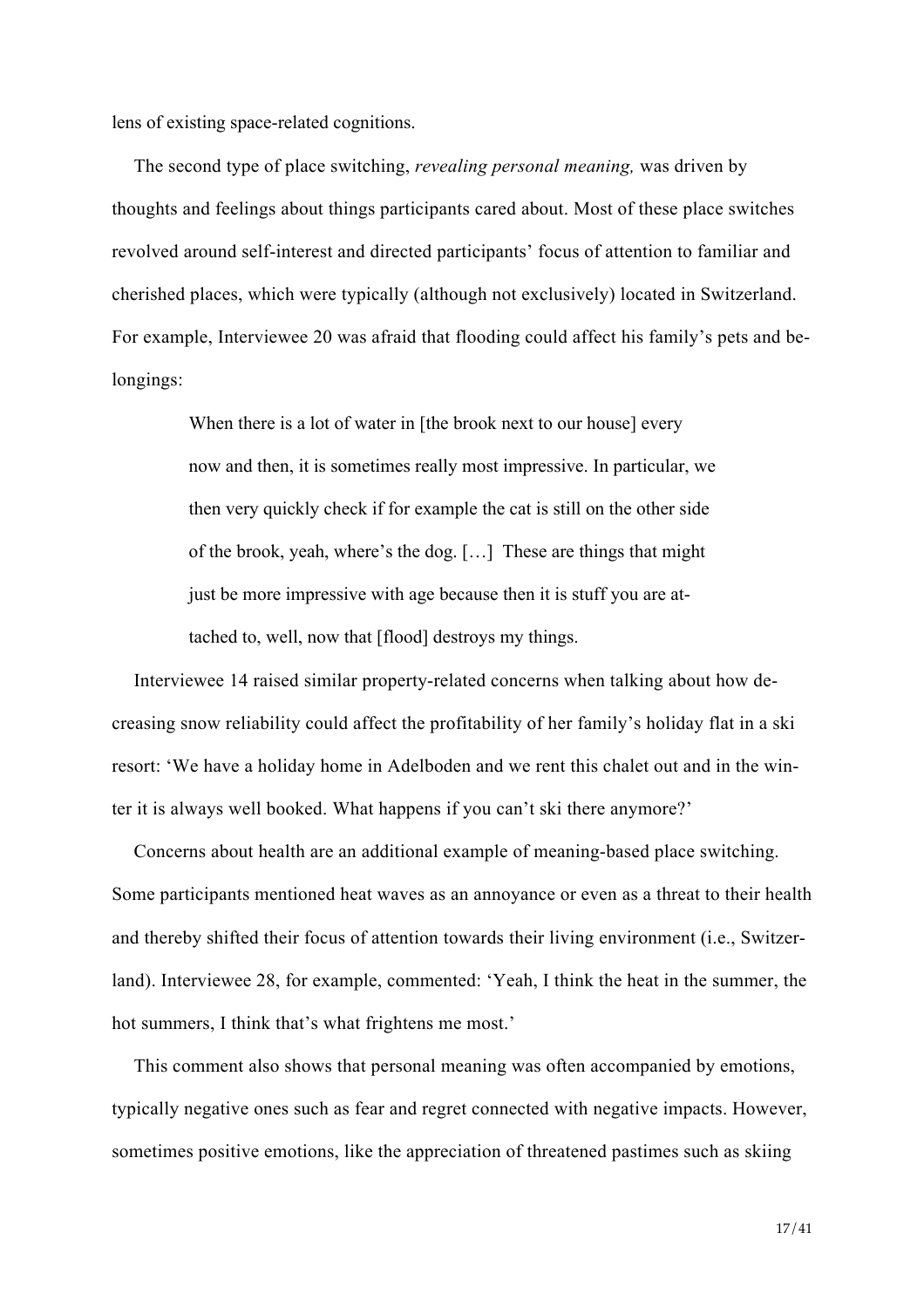and mountaineering, were also present: 'And yeah well in the winter it is nice to go skiing. It would be a shame if one wasn't able to do that anymore here, it's really so nice' (I25).

The thought of retreating glaciers also evoked a mixed bag of emotions, including awe and sadness: 'Our glaciers, yeah that's sad, bloody sad. About eight years ago I went to see the Aletsch Glacier for the first time and that's tremendous, really. I don't want to know how it looks like now. It's really sad when you see the grey [rock]' (I18). Importantly, this sadness did not simply stem from a sense of loss about aesthetic degradation (see also Brady, 2014, who argues that climate change poses a threat to the aesthetic value of landscapes). Some comments suggest that participants were sad because symbolic meanings and national heritage were at stake:

> These glaciers belong to these mountains. […] I learned at school which glacier is located on which mountain. And I somehow just find it sad that my children, maybe in 20 years you perhaps don't see anything anymore of the Morteratsch Glacier. Well, there's an aesthetic side to that but the most important thing is certainly […] that something that came into being over such a long period of time then so quickly disappears and we humans are responsible. (I28)

Attentional shifts towards proximity were also observed when participants worried about the effect of climate change on other pastimes and interests, such as grape vines becoming more frequently infected with pests and impairing Swiss winemaking, or rising water temperatures endangering local fish species and making angling difficult, as in Interviewee 12's comment: 'I also go fishing and that is where it concerns me particularly of course, when I don't encounter any fish in certain waters anymore or not the kind of fish that I'm actually looking for, it is something that in this sense something where it affects me very directly'.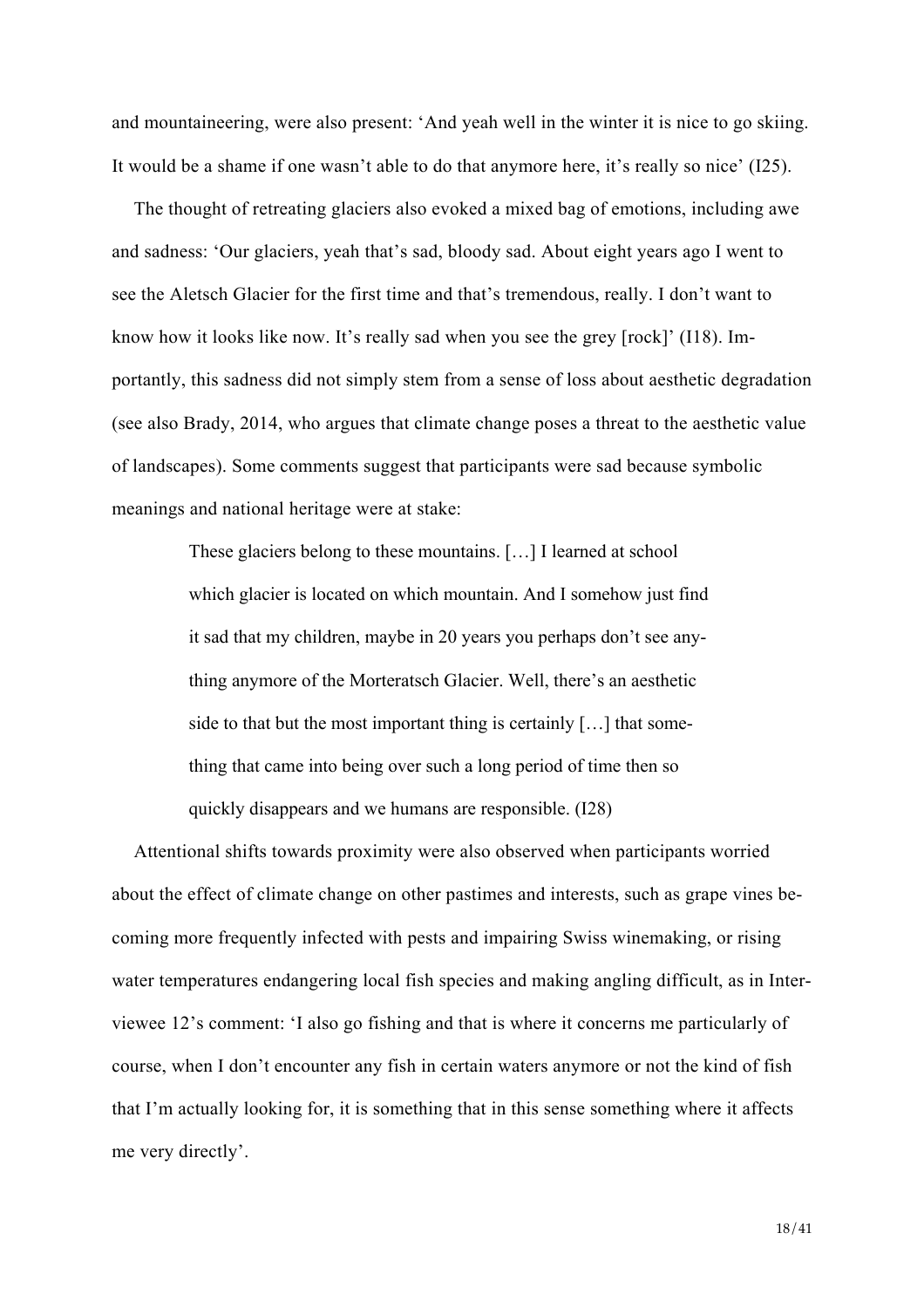There were also instances where personal relevance was connected to distant places, typically expressed as worry about the welfare of people in other countries or as sense that it was unfair that those who suffer the most from climate change had contributed least to causing it. To illustrate, one participant said:

> What affects me more [than consequences in Switzerland] and concerns me are consequences especially in poorer countries where they simply have less funds to adapt to these changes. When the sea level rises and in Bangladesh the land surface massively decreases and where do people go then? (I17)

These findings relativize the prominent view that a personally relevant understanding of climate change mainly stems from self-interest (Schoenefeld and McCauley, 2016), and corroborate previous work that highlighted the important role of altruistic values (Corner, Markowitz, and Pidgeon, 2014; Howell, 2013; Howell and Allen, 2017).

*Constructing resilience and vulnerability* is the third type of place switching and captures two facets that both make climate change appear less threatening both personally and nationally. The first facet of this comprises comments that emphasize Switzerland's resilience to climate change. It was evident, for example, when participants commented that 'Switzerland is in a temperate climate zone' (I9) or that 'fortunately, we do have a bit of Alps all around' (I18). Such comments about the geographic characteristics of Switzerland can be seen as a way to foster beliefs about its resilience.

In addition to geographic arguments, participants mentioned economic and socio-political characteristics of Switzerland as further factors contributing to its resilience. This transpired, for example, when participants argued that '[i]n Switzerland you can still afford to import stuff from the poor countries, sounds brutal but that's how it is. […] Switzerland is one of the wealthiest countries in the world' (I9), thereby suggesting that Switzerland's

19/41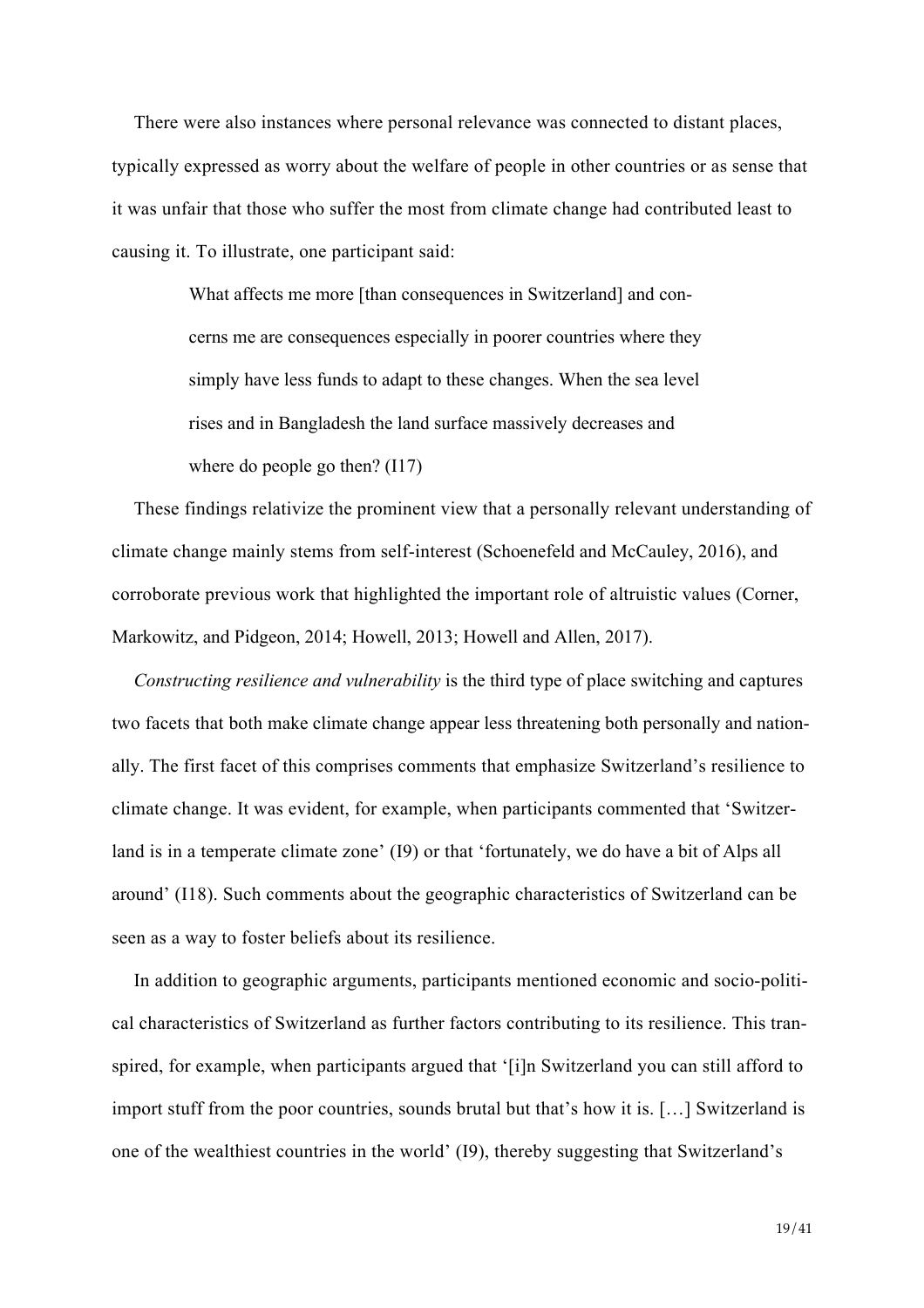wealth would ensure continued imports of goods. Wealth was also linked to high adaptive capacity, as is evident in Interviewee 17's comment: 'here we also have the money to kind of (-) to adapt.[…] we are doing so well economically (-) well, we somehow will find a way to deal with this [climate change].'

Participants were also confident that existing public infrastructure and services such as early disaster warning systems, flood protection equipment, and emergency and rescue services (e.g., fire brigades) could be counted on to prevent, limit, or repair damage from severe weather events. This sense of confidence was evident when one participant talked about flooding and remarked: 'So in that sense it really is, you do know that there is a structure available that is able to resolve that' (I2).

Thus, the dominant impression was that the consequences of climate change in Switzerland were 'not yet existentially threatening' but rather mild or, as several participants put it, only a 'luxury problem'. Climate change was seen as something that may be annoying (e.g., spread of new mosquito species), unpleasant (e.g., worse sleep quality during hotter summers), and sad (e.g., aesthetic degradation of the mountain landscape) but not something 'extreme or dangerous'. This sense of resilience was taken to the extreme when participants spoke of Switzerland using metaphors like 'Land of Cockaigne' and 'Elysium', paradise-like places from ancient and medieval mythology where all desires are fulfilled and happiness prevails.

The second facet of *constructing resilience and vulnerability* was demonstrated in comments that used the same type of arguments but stressed the vulnerability of distant places. Participants identified places that they saw as particularly vulnerable. For example, droughts and water scarcity were risks that participants located in distant 'desert nations' or 'in Africa'. Because these places already suffered from water scarcity and droughts, the outlook of further decreases in water availability was seen as particularly problematic: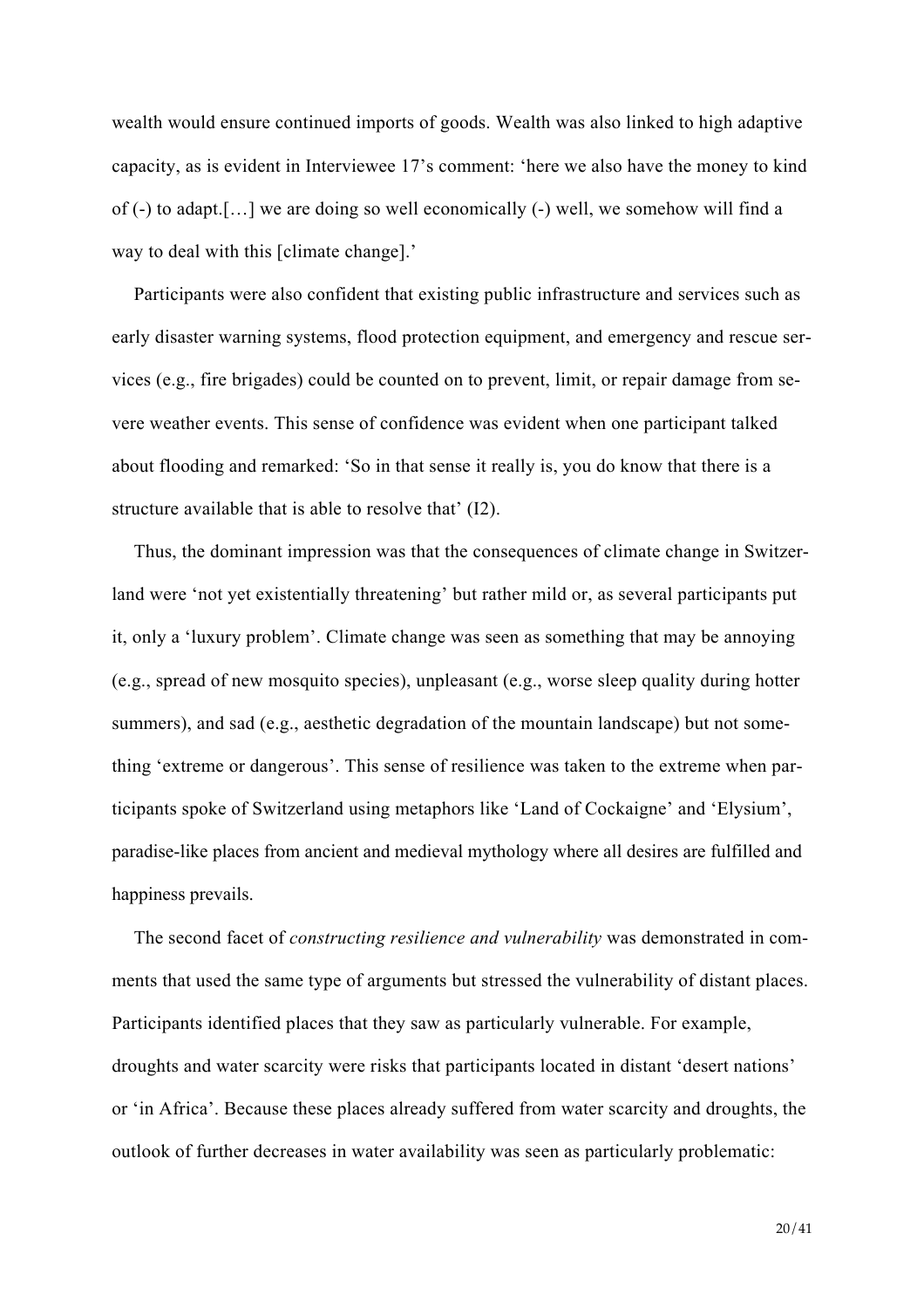'that's bad when they have even less water (-) and already need to pump it up and the children who don't have enough food and not even water. That's why it is not good when it becomes even hotter there' (I24).

The notion that these impacts are 'bad' / 'not good' suggests that this type of commentary may be influenced by underlying values, and hints at the possible involvement of feelings such as worry and empathy. These feelings were explicitly expressed by another participant who commented on the risks to distant coastal areas:

> Well, I'm mainly worried about those who come [future generations] (-) The sea level is rising. In Holland they are frequently trying to reclaim land and to seal themselves off from the sea. And Bangladesh or large parts of Bangladesh may someday not exist anymore. […] Bangladesh, when there are floods, then really very very much is submerged with many deaths. (I14)

Thus, and similarly to previous research (e.g., Bord, Fisher, and O'Connor, 1998; Leiserowitz, 2006; Lorenzoni and Pidgeon, 2006), these comments about droughts and rising sea levels suggest that participants perceived climate change as a threat that is more severe and serious in distant places.

Another topic that was mentioned when participants talked about the vulnerability of distant places was their socio-political and infrastructural situation. For example, Interviewee 21 draw attention to economic difficulties and the negative effects of armed conflicts: 'Well, certainly Africa [will be affected by climate change] (-) I think Africa, Asia, the deserts, those people, poor people, naturally, the less well-off, the Third World, there, or war-torn countries […] where everything is damaged, where they have to import everything.' Similarly, it was believed that foreign governments were not doing enough to adapt to climate change: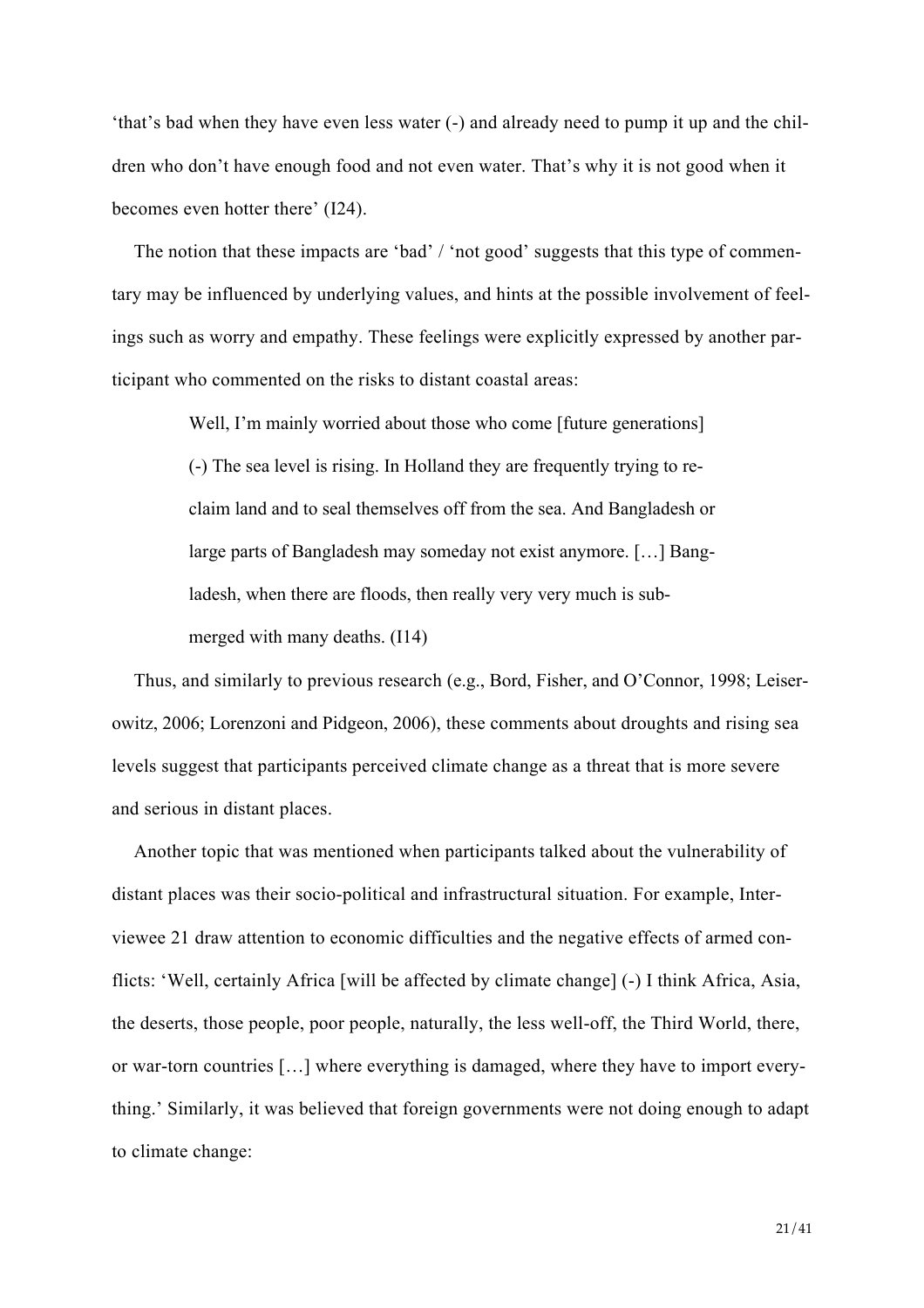'There [in Africa] the government is required to take structural measures, to build a sewage system […] There they probably need to become a bit more active than we here in Switzerland (-) and the willingness must be there, that they want to do that, right? […] That's kind of the problem, yes, that's worrying me a bit in the sense that the government there is perhaps isn't doing enough, development aid as such on site.' (I20)

Moreover, the perception that other countries were more vulnerable than Switzerland was intensified by doubts about their adaptive capacity, for example, 'because they maybe don't have the possibility to irrigate [their fields]' (I8).

A striking feature of the tendency to *construct resilience and vulnerability* was that participants often directly contrasted impacts beyond the border with consequences in Switzerland:

> In a desert region, where it is supposed to become even hotter and even drier, there it is more real. But in Switzerland, maybe the consequences come a bit across like, well, it is maybe just a bit too comfortable, simply because then, ok, it is nice and hot and then you go swimming. (I2)

Similarly, another participant noted that: 'In Switzerland we are actually in the pole position, we are directly on the water, it [water scarcity] won't affect us […]. The further out you go, Africa or areas like that, […] there it will be a problem' (I29).

One way of making sense of *constructing resilience and vulnerability* is to take this pattern at face value; that is, as a direct reflection of what participants believe and know about climate change at different spatial scales. An alternative view is to interpret the ap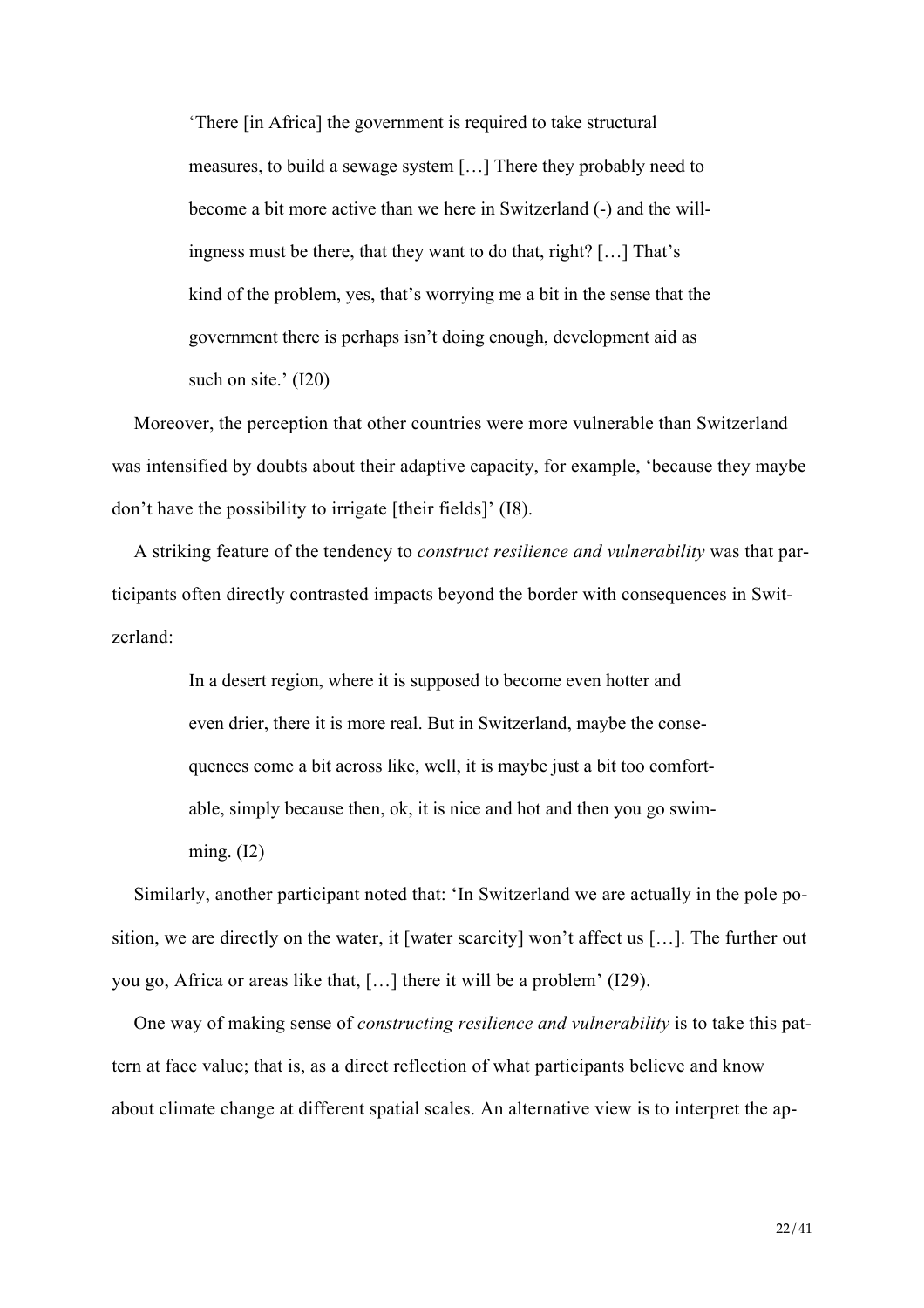parently factual arguments as a manifestation of more active and motivated processes (Potter and Wetherell, 1987). More specifically, previous research showed that many people are not prepared to acknowledge spatially proximal risks and instead project them into the distance (Bickerstaff and Simmons, 2009; Gifford et al., 2009; Schultz et al., 2014). As such, emphasizing other places' vulnerability and Switzerland's resilience can also be seen as distancing a risk (Bickerstaff and Simmons, 2009) or, more generally speaking, as evidence of defensive processing (Good and Abraham, 2007; Jonas et al., 2014; Proulx, Inzlicht, and Harmon-Jones, 2012). Although both interpretations are plausible in principle, there are some inconsistencies in both. While it may be correct that Switzerland is less vulnerable to climate change than many other countries (ND-GAIN, 2017), Switzerland still faces relevant consequences (Brönnimann et al., 2014), which make the sense of resilience that emerged from this aspect of participants' discourse seem overly optimistic. Regarding the second interpretation, theory holds that defensive processing is typically accompanied by negative emotions (Good and Abraham, 2007; Jonas et al., 2014; Proulx, Inzlicht, and Harmon-Jones, 2012). However, participants rarely articulated intense emotions, even when the interviewer asked them directly about emotions related to climate change.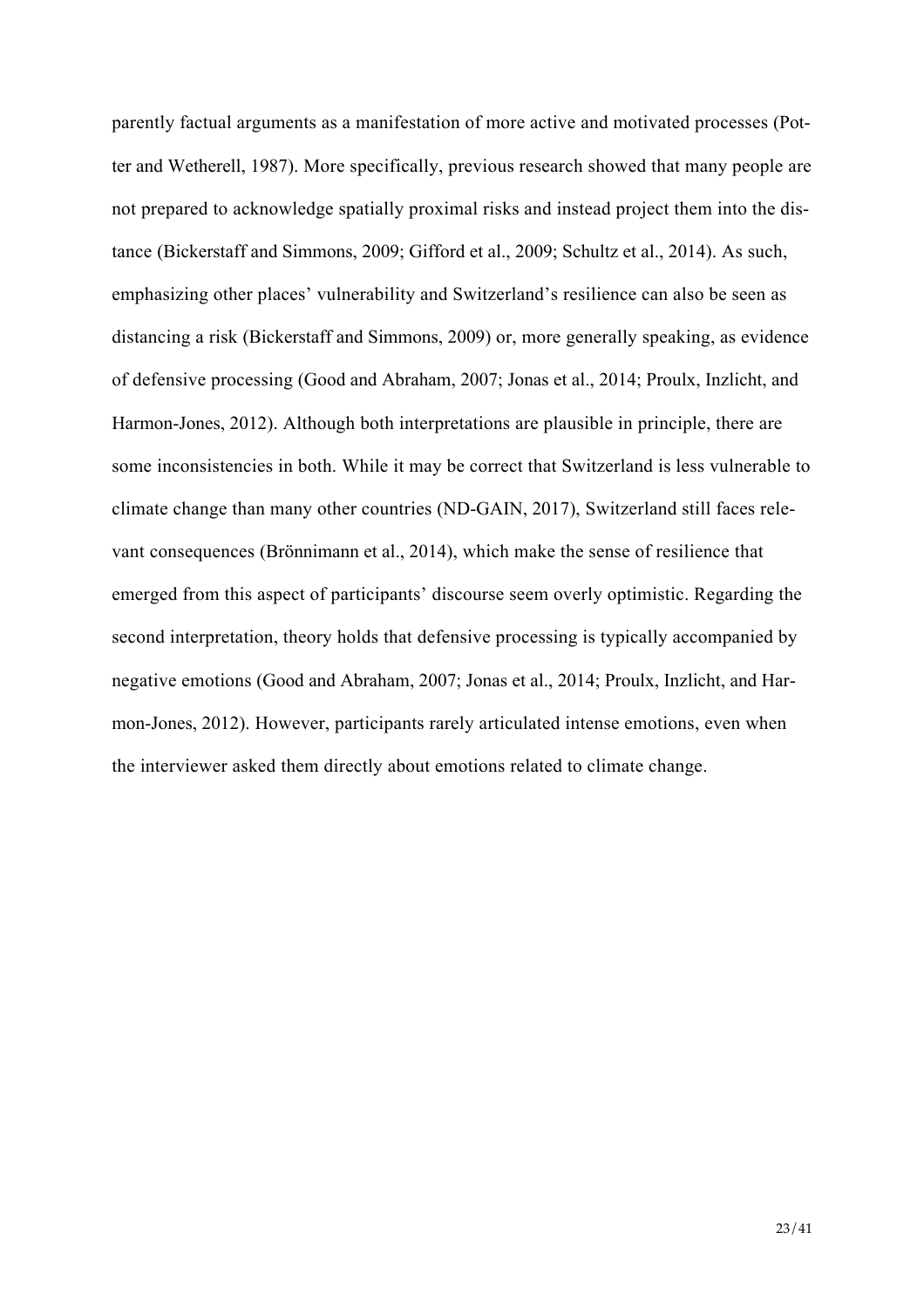# **Discussion**

This research revealed two important space-related perspectives that become evident when people talk about climate change. First, all participants held multiple associations with climate change, some of which were located close to where they live, while others were geographically distant. (See, for example, Interviewee 11's personal experiences of glacier retreat in Switzerland and water scarcity in Africa, or Interviewee 14's concern that her family will not be able to rent out their holiday home in the Swiss mountains in the future and her worries about the negative effects of rising sea levels in the Netherlands and Bangladesh.) Second, participants spontaneously drew on their spatially stratified associations and switched repeatedly between proximal and distant aspects of climate change.

The finding of the spatially complex and fluid representation of climate change is relevant for theory because it improves our understanding of how members of the public represent climate change: namely, as a phenomenon that is simultaneously proximal and distant. As such, our results corroborate the findings of a previous reanalysis of qualitative data indicating that people represent risks in general (Bickerstaff and Simmons, 2009) in a spatially complex manner that comprises both proximity and distance. Moreover, our qualitative approach complements the results from a quantitative survey that found –– based on four closed questions –– similar spatially stratified perceptions of climate-related risks (Spence, Poortinga, and Pidgeon, 2012). It is also interesting to note that this multi-scalar perspective is consistent with theoretical discussions of taking a 'glocal' perspective on climate change, meaning that climate change should be seen and tackled as a phenomenon that is both local and global (Gupta, Leeuw, and Moel, 2007).

The most pressing question that follows from our findings concerns their implications for the use of spatially focused climate change communication. Participants' direct reac-

24/41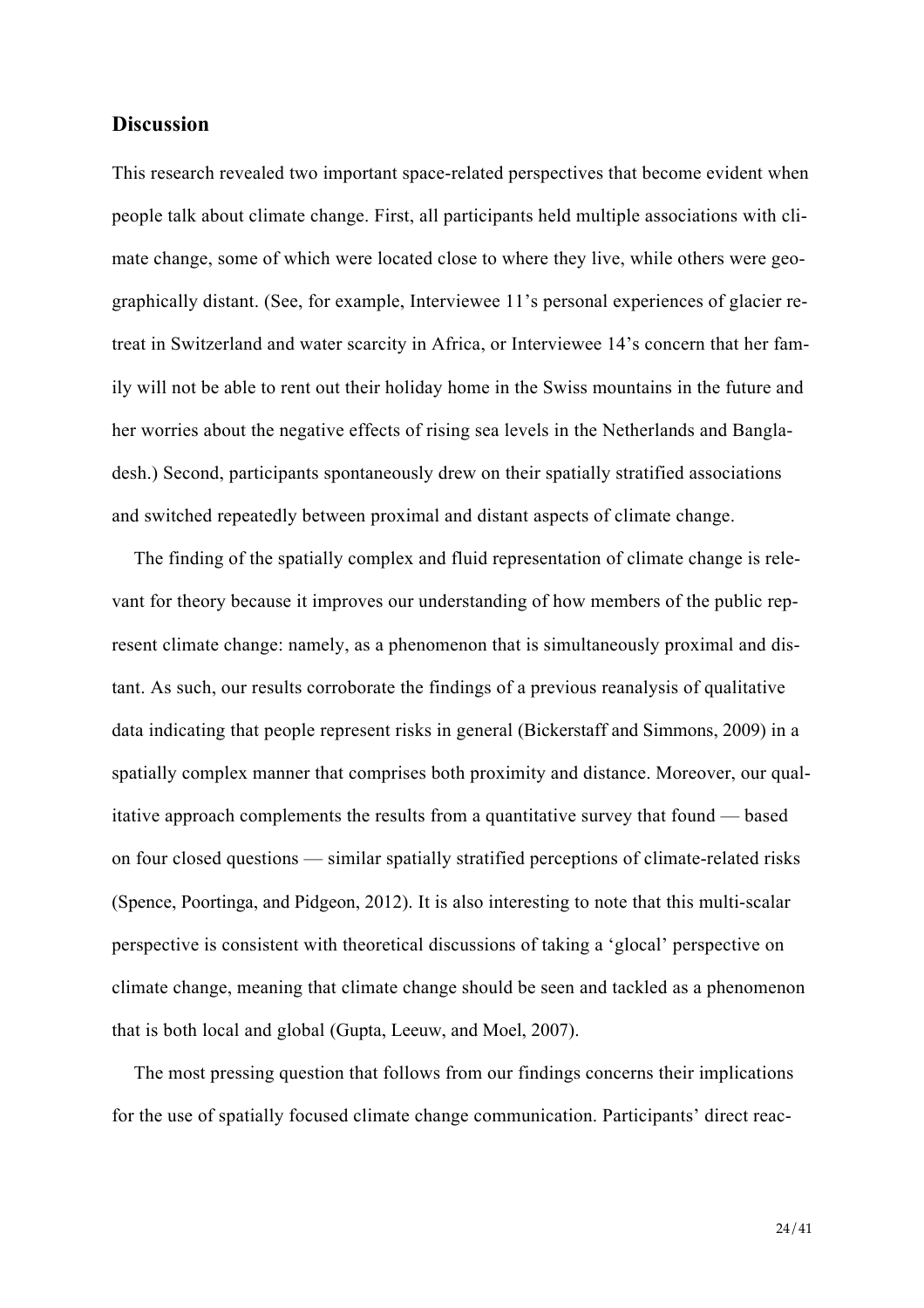tions to the spatially framed message — that is, their tendency to ignore or adjust unexpected spatial information or to add missing geographic aspects — suggest that existing associations act as a lens that adjusts surprising or unexpected information (Good and Abraham, 2007; Jonas et al., 2014; Proulx, Inzlicht, and Harmon-Jones, 2012), which might attenuate the effect of the spatial framing or prevent people from adopting the intended spatial perspective altogether. Moreover, it is possible that variations in individual beliefs and preferences and the focal shifts that these cognitions trigger could also diminish the effectiveness of spatially framed messages in eliciting the intended focus. Taken together, existing spatial associations and the processes around them have the potential to considerably dilute the effectiveness of spatial framing. Such active processing may more generally help to explain why spatially framing climate change often fails to produce the intended effects (Altinay, forthcoming; Brügger, Morton, and Dessai, 2016; Mir et al., 2016; Rickard, Yang, and Schuldt, 2016; Schoenefeld and McCauley, 2016; Shih and Lin, forthcoming; Shwom, Dan, and Dietz, 2008; Spence and Pidgeon, 2010).

At least two additional considerations follow in terms of using spatial framing. First, the present research compared people's reactions to national and global frames. It would be interesting for theory and practice to systematically vary the spatial distance of climate change (e.g., neighbourhoods, towns, regions, nations, international, global; see also Devine-Wright, Price, and Leviston, 2015) and explore how people react to these frames. Second, it could be questioned whether it is a good idea in the first place to make people focus on a restricted geographical range of climate change impacts. Whatever the focus, some important aspect of global climate change will be missing, leading to a loss of message credibility at best (Alter and Oppenheimer, 2009) and to message rejection at worst (Good and Abraham, 2007; Jonas et al., 2014; Proulx, Inzlicht, and Harmon-Jones, 2012). An alternative approach that could be tested in future research is to communicate climate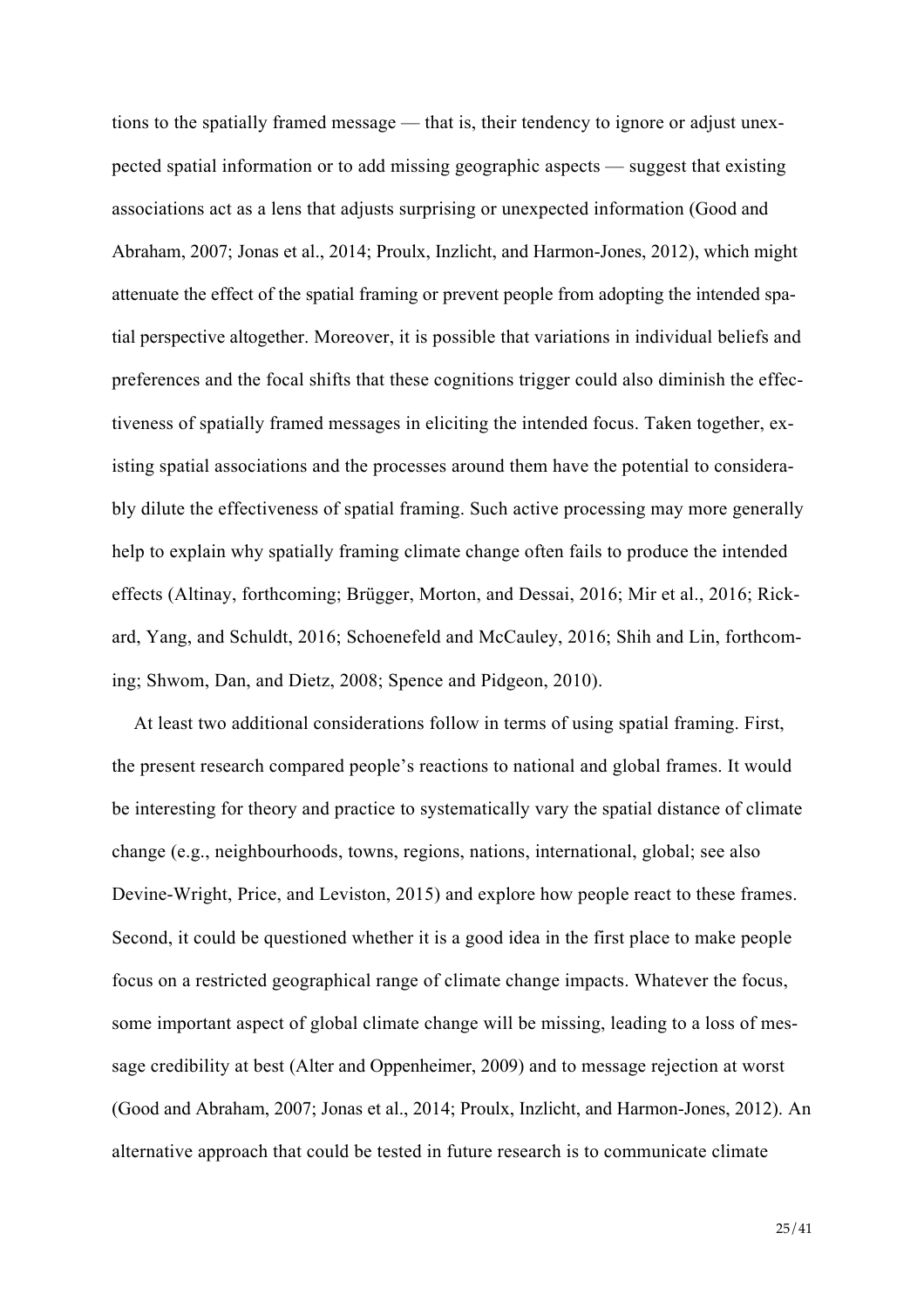change in a way that incorporates relevant elements from multiple scales (or frames, Bernauer and McGrath, 2016), thus offering the best of different worlds (e.g., conveying a sense of severity as well as personal relevance, Spence and Pidgeon, 2010). It is interesting to note that some participants spontaneously came up with such mixed frames themselves, suggesting that this approach is likely to resonate better with the public than a strictly compartmentalised depiction of climate change.

A possible limitation of this research was that participants were not strictly statistically representative of the general population of Switzerland. Such representativeness is an important consideration when one has large participant samples and wishes to make generalised claims about the prevalence of specific views and behaviours in the population. However, the purpose of this study was to explore in detail the psychological processes and spontaneous associations underlying people's reactions to the two different spatial framings. In this respect, sampling has to be driven by qualitative rather than statistical considerations (e.g., Curtis et al., 2000), with the principal aim of recruiting as diverse a set of prior perspectives as possible, representing people drawn from a broad cross-section of Swiss society. We believe that our sample did achieve enough diversity to allow us to identify and describe different types of reactions among the general public in Switzerland.

Moreover, at least two findings from previous research suggest that one can expect to find comparable spatially stratified associations with climate change and similar switching processes in other national and international samples. First, people are typically exposed to a spatially diverse range of climate change frames through media coverage (Hart and Feldman, 2014; Olausson, 2009; O'Neill, 2013). Second, research on perceptions of (Metag et al., 2016) and associations with climate change in Switzerland and other Western European and North American countries (Imper and Walraf, 2009; Leiserowitz, 2006; Lorenzoni et al., 2006) also points to spatially comprehensive representations. It therefore seems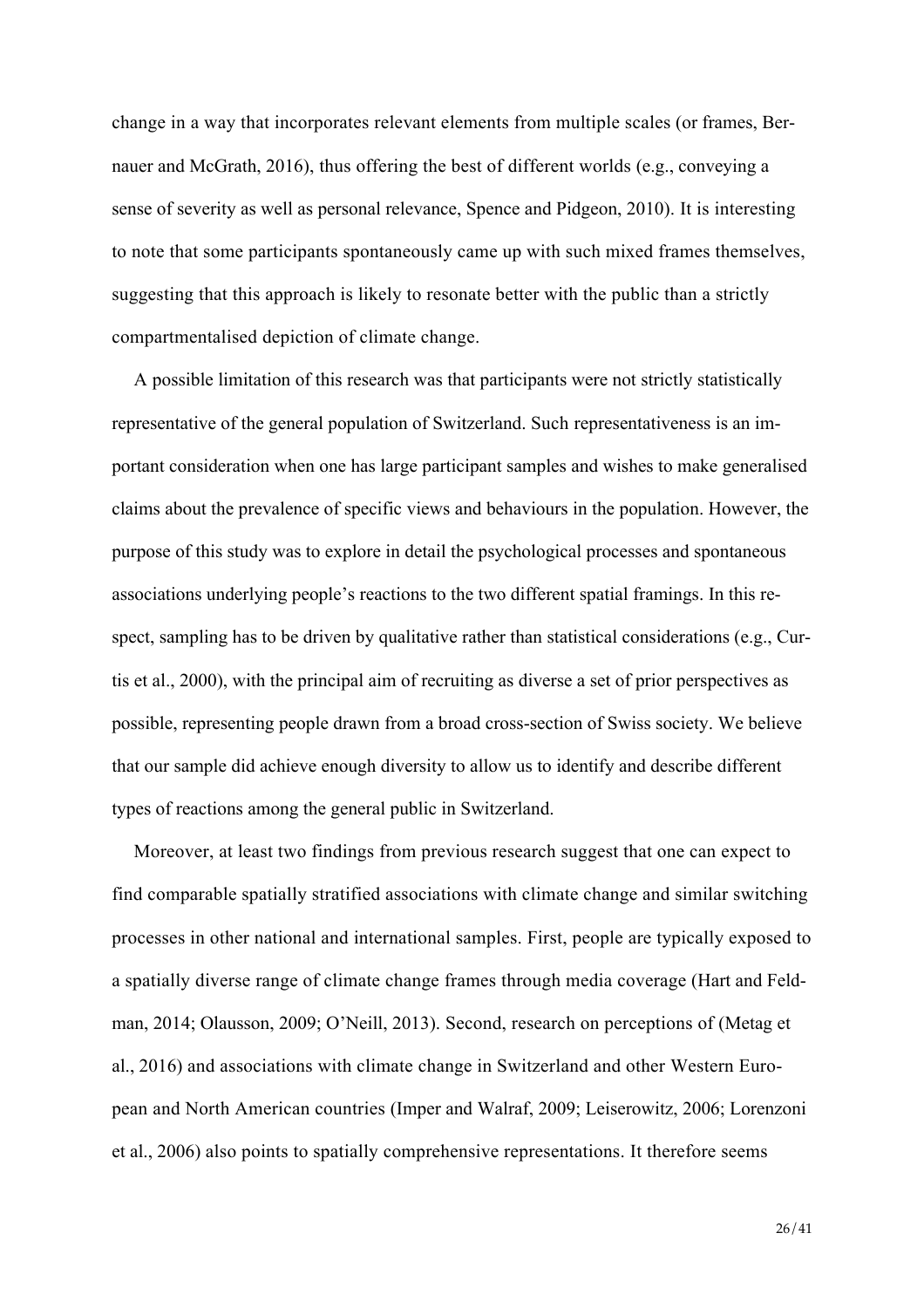plausible that the findings described here can be replicated with other national and international samples. Nevertheless, replicating the present findings with a larger, more representative sample would be useful to learn more about the prevalence of specific types of reactions to varying spatial framings, and allow exploration of any interaction with people's underlying worldviews and values.

One aspect of the present findings that could prove more difficult to generalize to other socio-political contexts is the tendency to construe one's own country as a safe place. To the extent that this pattern is consistent with objective assessments of resilience, which rank Switzerland among the most resilient countries in the world (ND-GAIN, 2017), people in other countries that are objectively less resilient should feel more vulnerable and tend less to think of their country as a safe place. However, substantial evidence from various socio-political contexts points to a general tendency to believe that one's own environment is in a better condition and is safer than other places (Gifford et al., 2009; Schultz et al., 2014). Thus, it is possible that people in objectively more vulnerable places will also tend to think of themselves as safe. Empirically exploring how people in more vulnerable regions of the world spatially represent climate change and how they react to spatial frames could be a fruitful avenue for future research.

# **Conclusion**

The present research demonstrates how geographical associations, beliefs, and preferences that members of the public hold about climate change can lead to active processing of climate change messages in a way that, in part, reaffirms and preserves existing cognitions. In particular people can relate to, and indeed actively construct, both local and distant perspectives in response to framing information. Although this pattern should not be taken to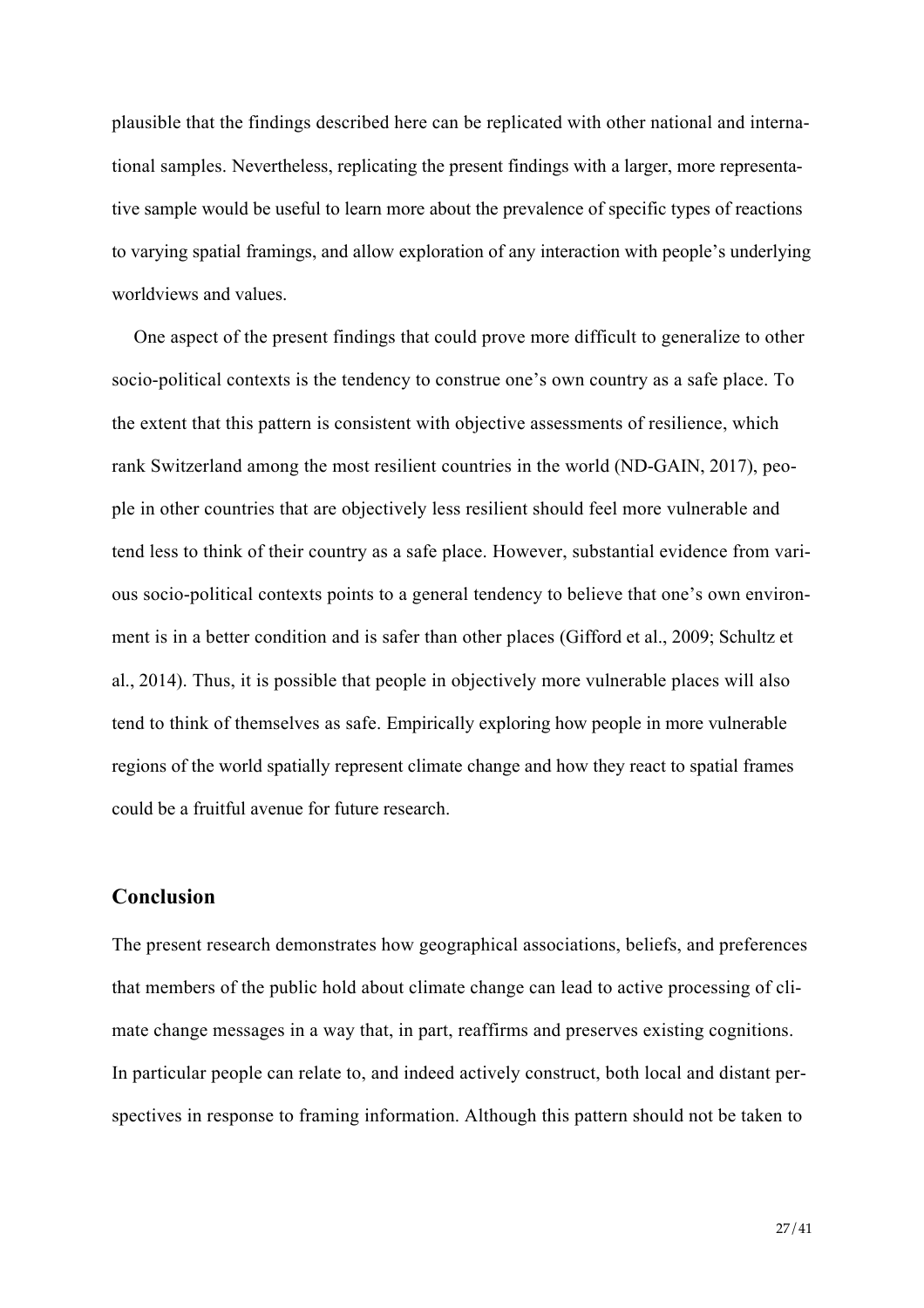imply that spatial framing is doomed to be ineffective as a means of prompting engagement, it cautions researchers, climate communicators, and policy makers against assuming that climate change can ever be spatially 'frameable' in any simple, or singular way. It also provides a novel explanation as to why previous attempts to use different spatial foci as a tool to increase engagement with climate change have had little to no effect. We hope that these insights will inform both research and practice, and provide a fresh perspective on how the public makes sense of climate change and on the role that spatial cognition plays in this.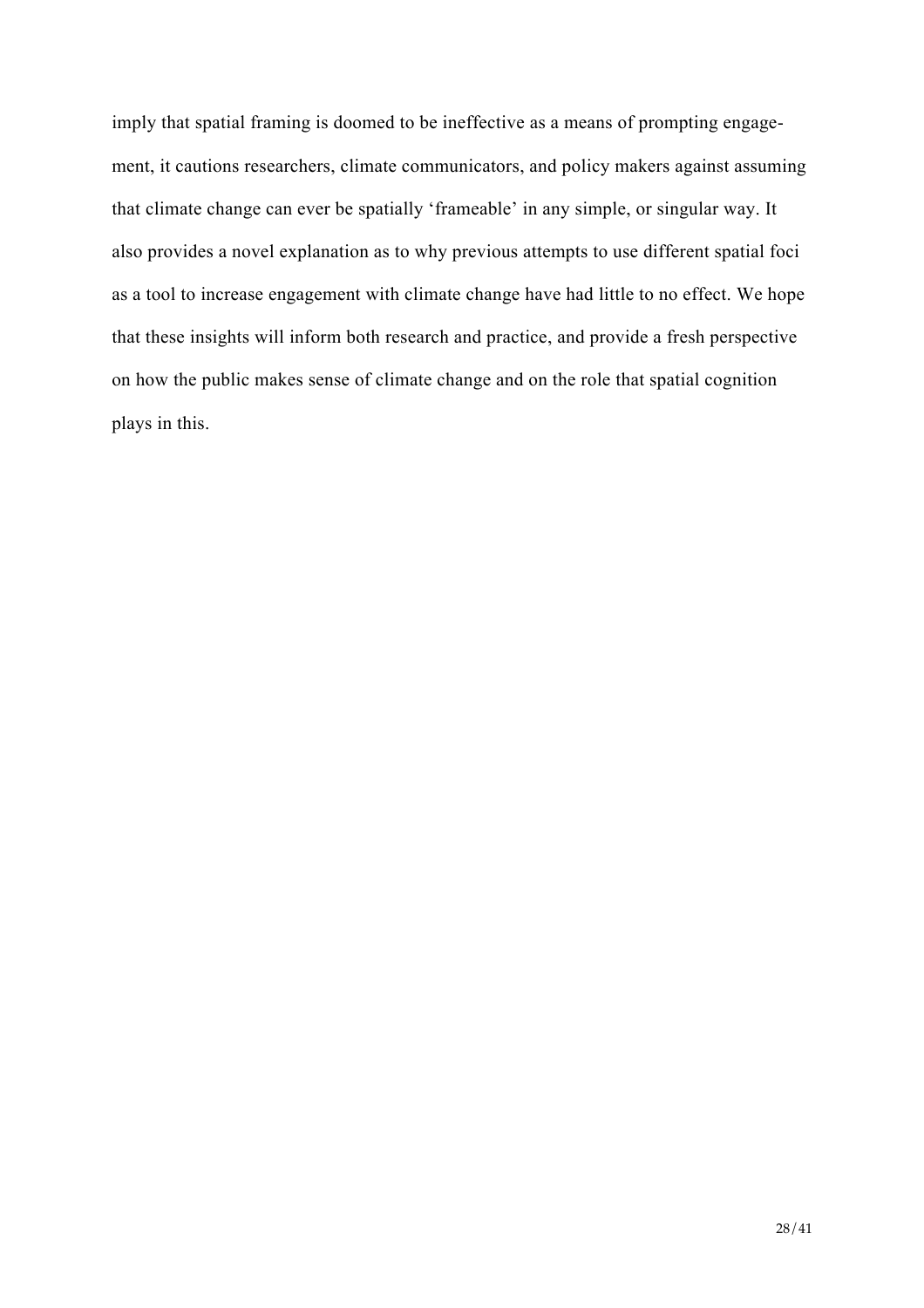# **Acknowledgments**

We thank Stuart Capstick for his comments and advice on the design of the study and for his comments on earlier versions of this manuscript. AB was supported by a grant from the Swiss National Science Foundation (grant P2SKP1\_158706). NP was supported by the Social and Economic Research Council (grant ES/M005135/1).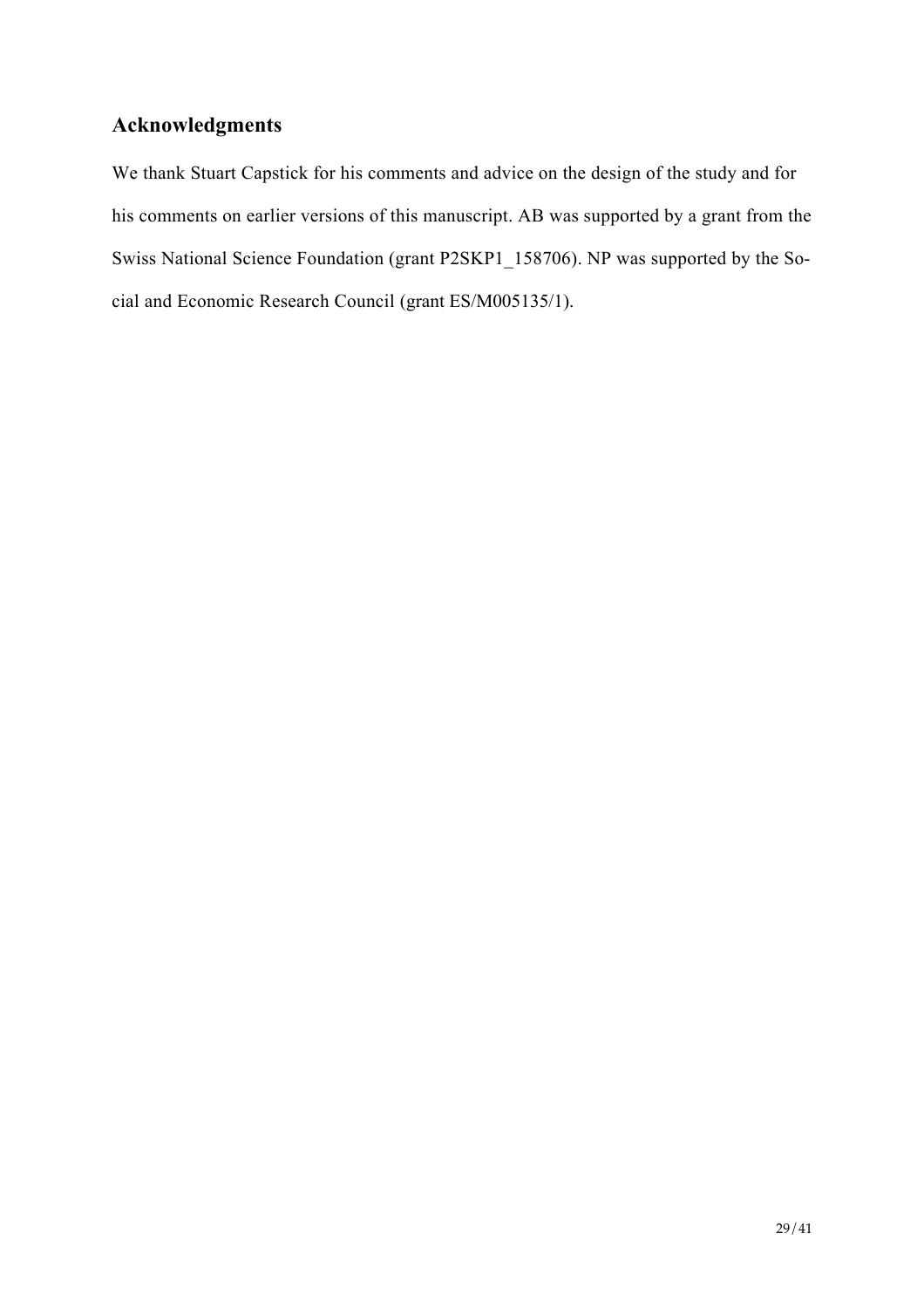# **References**

- Alter, A.L. and D.M. Oppenheimer. 2009. 'Uniting the tribes of fluency to form a metacognitive nation'. *Personality and Social Psychology Review* **13**(3): 219–35.
- Altinay, Z. (forthcoming). 'Visual communication of climate change: Local framing and place attachment'. *Coastal Management*.
- Bernauer, T. and L.F. McGrath. 2016. 'Simple reframing unlikely to boost public support for climate policy'. *Nature Climate Change* **6**(7): 680–3.
- Bickerstaff, K. and P. Simmons. 2009. 'Absencing/presencing risk: Rethinking proximity and the experience of living with major technological hazards'. *Geoforum* **40**(5): 864–72.
- Bord, R.J., A. Fisher and R.E. O'Connor. 1998. 'Public perceptions of global warming: United States and international perspectives'. *Climate Research* **11**(1): 75–84.
- Braasch, G. 2013. 'Climate change: Is seeing believing?' *Bulletin of the Atomic Scientists* **69**(6): 33–41.
- Brady, E. 2014. 'Aesthetic value, ethics and climate change'. *Environmental Values* **23**(5): 551–70.
- Braun, V. and V. Clarke. 2006. 'Using thematic analysis in psychology'. *Qualitative Research in Psychology* **3**(2): 77–101.
- Brönnimann, S. et al. 2014. 'Climate change in Switzerland: A review of physical, institutional, and political aspects'. *Wiley Interdisciplinary Reviews: Climate Change* **5**(4): 461–481.
- Brügger, A. et al. 2015. 'Psychological responses to the proximity of climate change'. *Nature Climate Change* **5**(12): 1031–7.
- Brügger, A., T.A. Morton and S. Dessai. 2016. '"Proximising" climate change reconsidered: A construal level theory perspective'. *Journal of Environmental Psychology* **46**: 125– 42.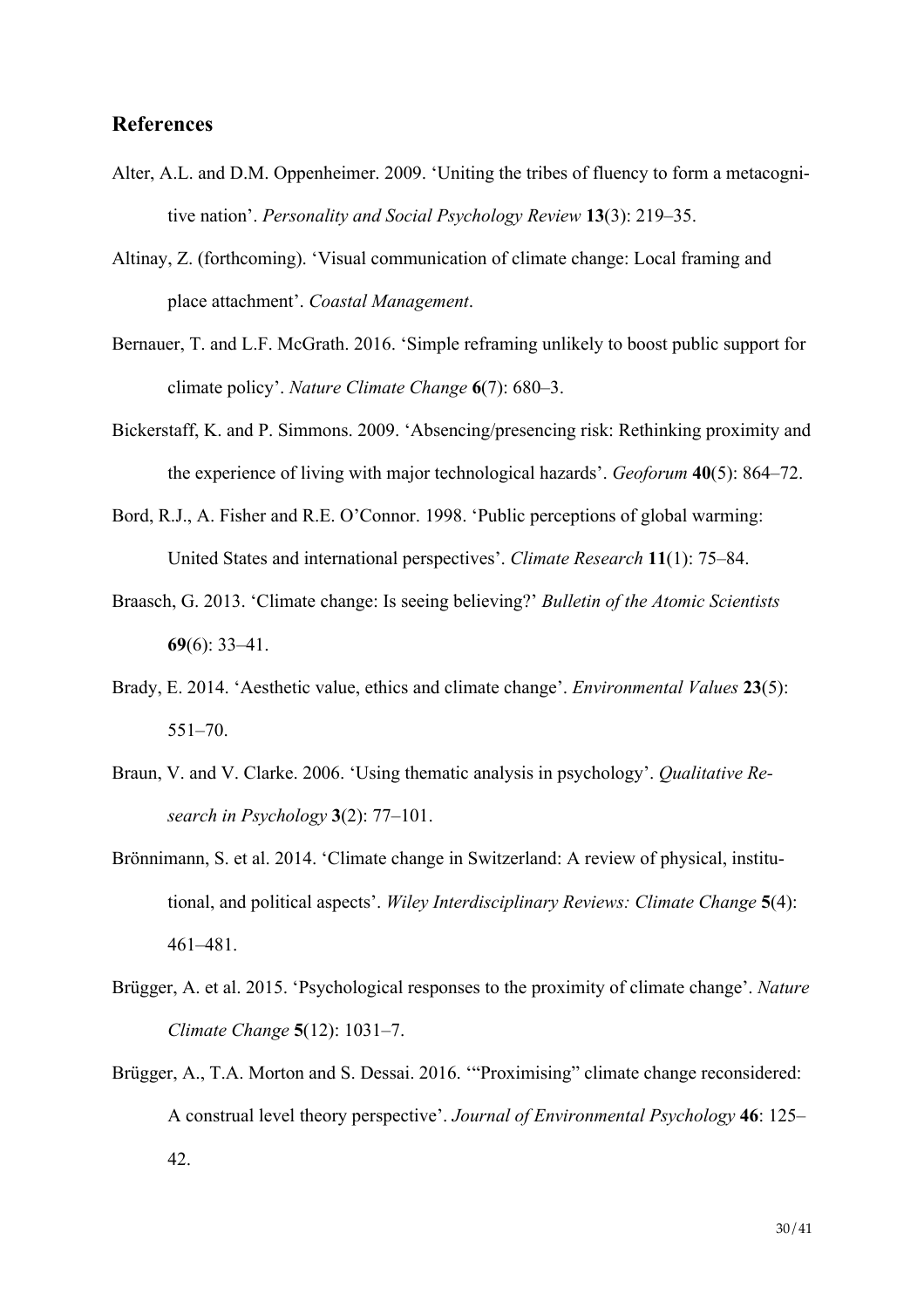- Capstick, S.B., N.F. Pidgeon and K. Henwood. 2015. 'Stability and change in British public discourses about climate change between 1997 and 2010'. *Environmental Values* **24**(6): 725–53.
- Corner, A., E. Markowitz and N.F. Pidgeon. 2014. 'Public engagement with climate change: The role of human values'. *Wiley Interdisciplinary Reviews: Climate Change* **5**(3): 411–22.
- Curtis, S. et al. 2000. 'Approaches to sampling and case selection in qualitative research: Examples in the geography of health'. *Social Science & Medicine* **50**(7–8): 1001–14.
- Demski, C. et al. 2017. 'Experience of extreme weather affects climate change mitigation and adaptation responses'. *Climatic Change* **140**(2): 149–64.
- Dessai, S. and C. Sims. 2010. 'Public perception of drought and climate change in southeast England'. *Environmental Hazards* **9**(4): 340–57.
- Devine-Wright, P., J. Price and Z. Leviston. 2015. 'My country or my planet? Exploring the influence of multiple place attachments and ideological beliefs upon climate change attitudes and opinions'. *Global Environmental Change* **30**: 68–79.
- Ebi, K.L. and J.C. Semenza. 2008. 'Community-based adaptation to the health impacts of climate change'. *American Journal of Preventive Medicine* **35**(5): 501–7.
- Evans, L., T.L. Milfont and J. Lawrence. 2014. 'Considering local adaptation increases willingness to mitigate'. *Global Environmental Change* **25**: 69–75.
- Gifford, R. et al. 2009. 'Temporal pessimism and spatial optimism in environmental assessments: An 18-nation study'. *Journal of Environmental Psychology* **29**(1): 1–12.
- Good, A. and C. Abraham. 2007. 'Measuring defensive responses to threatening messages: A meta-analysis of measures'. *Health Psychology Review* **1**(2): 208–29.
- Gupta, J., K. van der Leeuw and H. de Moel. 2007. 'Climate change: a "glocal" problem requiring "glocal" action'. *Environmental Sciences* **4**(3): 139–48.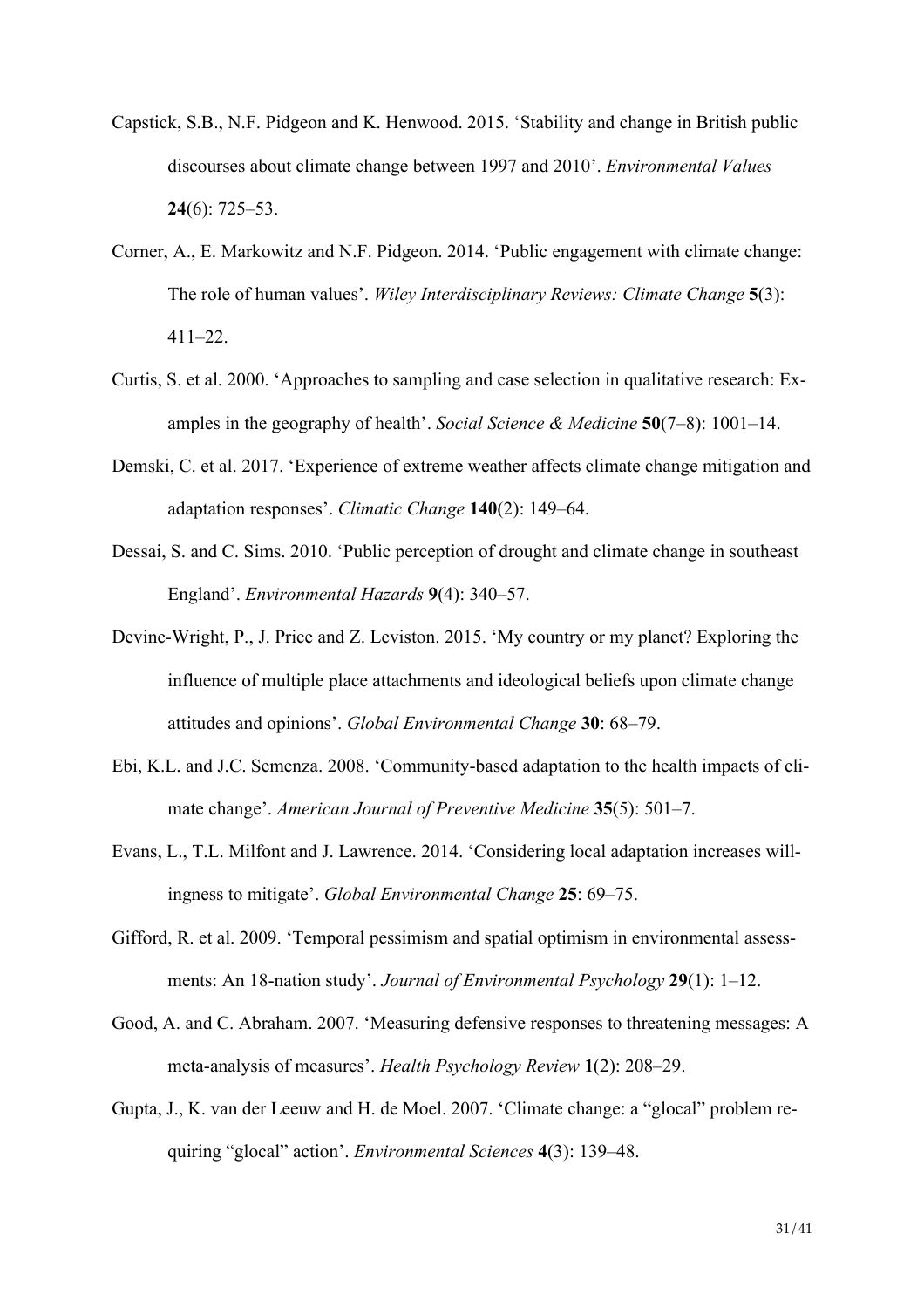- Hart, P.S. and L. Feldman. 2014. 'Threat without efficacy? Climate change on U.S. network news'. *Science Communication* **36**(3): 325–51.
- Hart, P.S. and E.C. Nisbet. 2012. 'Boomerang effects in science communication: How motivated reasoning and identity cues amplify opinion polarization about climate mitigation policies'. *Communication Research* **39**(6): 701–23.
- Henwood, K. and N. Pidgeon. 2003. 'Grounded theory in psychological research'. In P.M. Camic et al. (eds.), *Qualitative Research in Psychology: Expanding Perspectives in Methodology and Design*, pp. 131–155. Washington, DC: American Psychological Association.
- Hine, D.W. et al. 2016. 'Preaching to different choirs: How to motivate dismissive, uncommitted, and alarmed audiences to adapt to climate change?' *Global Environmental Change* **36**: 1–11.
- Howell, R.A. 2013. 'It's not (just) "the environment, stupid!" Values, motivations, and routes to engagement of people adopting lower-carbon lifestyles'. *Global Environmental Change* **23**(1): 281–290.
- Howell, R.A. and S. Allen. 2017. 'People and planet: Values, motivations and formative influences of individuals acting to mitigate climate change'. *Environmental Values* **26**(2): 131–55.
- Hulme, M. 2008. 'Geographical work at the boundaries of climate change'. *Transactions of the Institute of British Geographers* **33**(1): 5–11.
- Imper, I. and U. Walraf. 2009. *Risikowahrnehmung, Assoziationen und Handlungsbereitschaft bezüglich Klimawandel [Risk Perception, Associations, and Willingness to Act in the Context of Climate Change]*. Zürich: University of Zürich.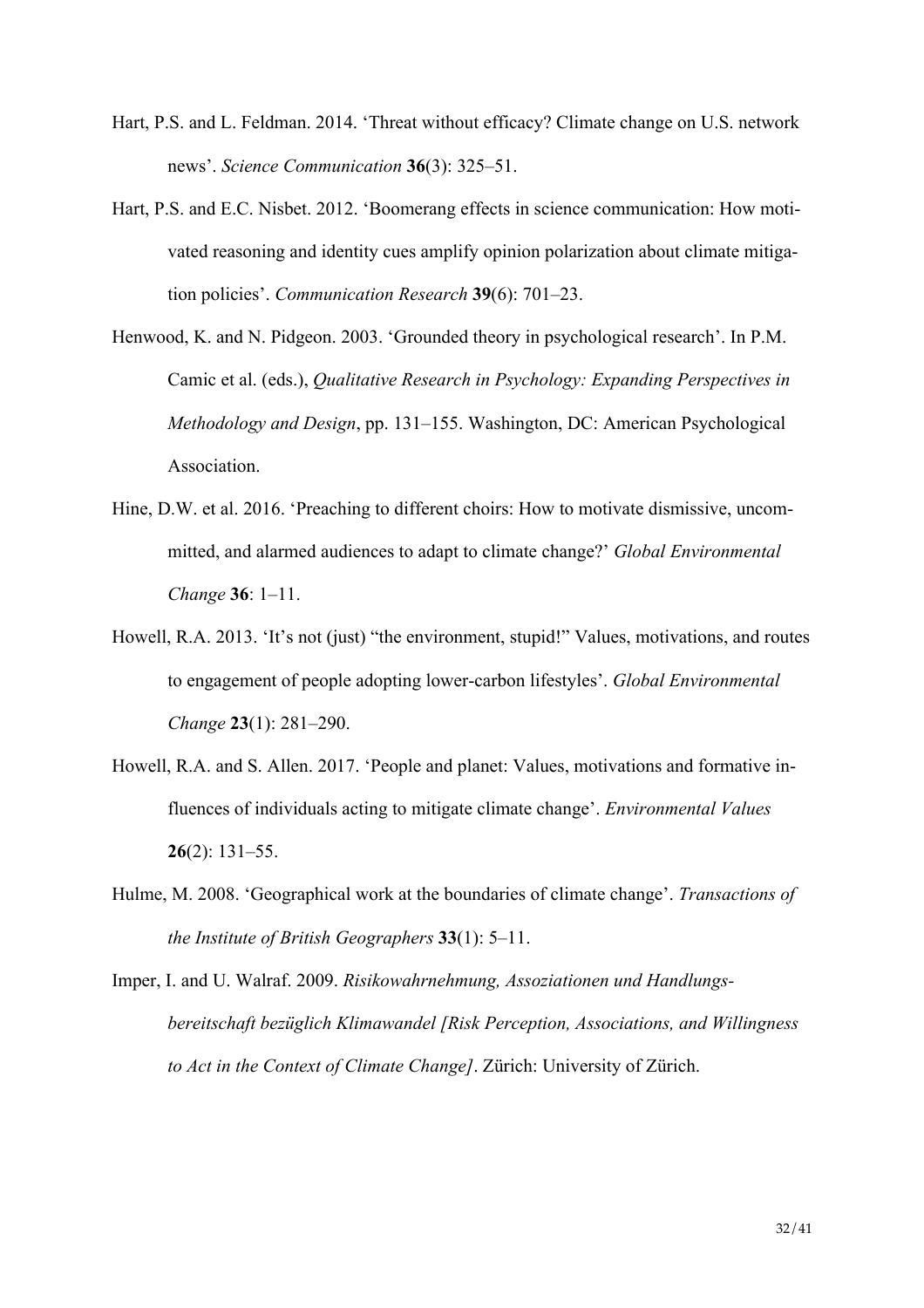- Jonas, E. et al. 2014. 'Threat and defense: From anxiety to approach'. In J. M. Olson and M. P. Zanna (eds.), *Advances in Experimental Social Psychology* **49**. Cambridge, Massachusetts: Academic Press.
- Jones, C., D.W. Hine and A.D.G. Marks. 2017. 'The future is now: Reducing psychological distance to increase public engagement with climate change'. *Risk Analysis* **37**(2): 331–41.
- Kahan, D.M. et al. 2012. 'The polarizing impact of science literacy and numeracy on perceived climate change risks'. *Nature Climate Change* **2**(10): 732–735.
- Leiserowitz, A. 2006. 'Climate change risk perception and policy preferences: The role of affect, imagery, and values'. *Climatic Change* **77**: 45–72.
- Leviston, Z., J. Price and B. Bishop. 2014. 'Imagining climate change: The role of implicit associations and affective psychological distancing in climate change responses'. *European Journal of Social Psychology* **44**(5): 441–54.
- van der Linden, S., E. Maibach and A. Leiserowitz. 2015. 'Improving public engagement with climate change: Five "best practice" insights from psychological science'. *Perspectives on Psychological Science* **10**(6): 758–63.
- Lorenzoni, I. et al. 2006. 'Cross-national comparisons of image associations with "global warming" and "climate change" among laypeople in the United States of America and Great Britain'. *Journal of Risk Research* **9**: 265–81.
- Lorenzoni, I., S. Nicholson-Cole and L. Whitmarsh. 2007. 'Barriers perceived to engaging with climate change among the UK public and their policy implications'. *Global Environmental Change* **17**: 445–59.
- Lorenzoni, I. and N.F. Pidgeon. 2006. 'Public views on climate change: European and USA perspectives'. *Climatic Change* **77**: 73–95.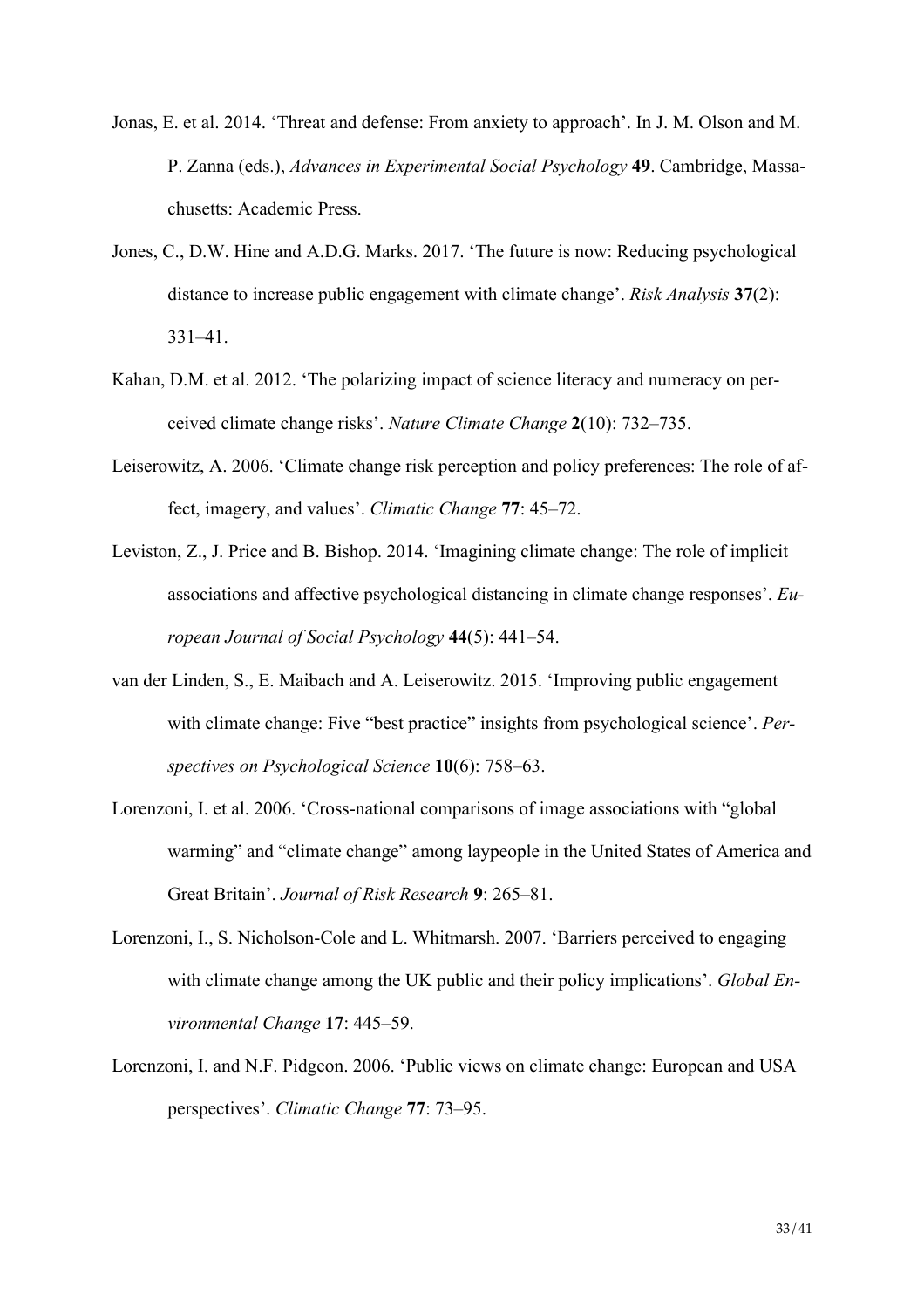- Manzo, K. 2010. 'Beyond polar bears? Re-envisioning climate change'. *Meteorological Applications* **17**: 196–208.
- Metag, J. et al. 2016. 'Perceptions of climate change imagery evoked salience and self-efficacy in Germany, Switzerland, and Austria'. *Science Communication* **38**(2): 197–227.
- Mir, H.M. et al. 2016. 'The impact of outcome framing and psychological distance of air pollution consequences on transportation mode choice'. *Transportation Research Part D: Transport and Environment* **46**: 328–38.
- Moser, S.C. 2010. 'Communicating climate change: History, challenges, process and future directions'. *Wiley Interdisciplinary Reviews: Climate Change* **1**: 31–53.
- ND-GAIN. 2017. 'ND-GAIN country index rankings'. *ND-GAIN Country Index Rankings*, http://index.gain.org/ranking (accessed 26 July 2017)
- Nicholson-Cole, S. 2005. 'Representing climate change futures: A critique on the use of images for visual communication'. *Computers, Environment and Urban Systems* **29**(3): 255–73.
- Nilsson, A., C. von Borgstede, and A. Biel. 2004. 'Willingness to accept climate change strategies: The effect of values and norms'. *Journal of Environmental Psychology* **24**: 267–77.
- Olausson, U. 2009. 'Global warming–global responsibility? Media frames of collective action and scientific certainty'. *Public Understanding of Science* **18**(4): 421–36.
- O'Neill, S. and M. Hulme. 2009. 'An iconic approach for representing climate change'. *Global Environmental Change* **19**(4): 402–10.
- O'Neill, S.J. 2013. 'Image matters: Climate change imagery in US, UK and Australian newspapers'. *Geoforum* **49**: 10–9.
- Potter, J. and M. Wetherell. 1987. *Discourse and Social Psychology: Beyond Attitudes and Behaviour*. London: Sage.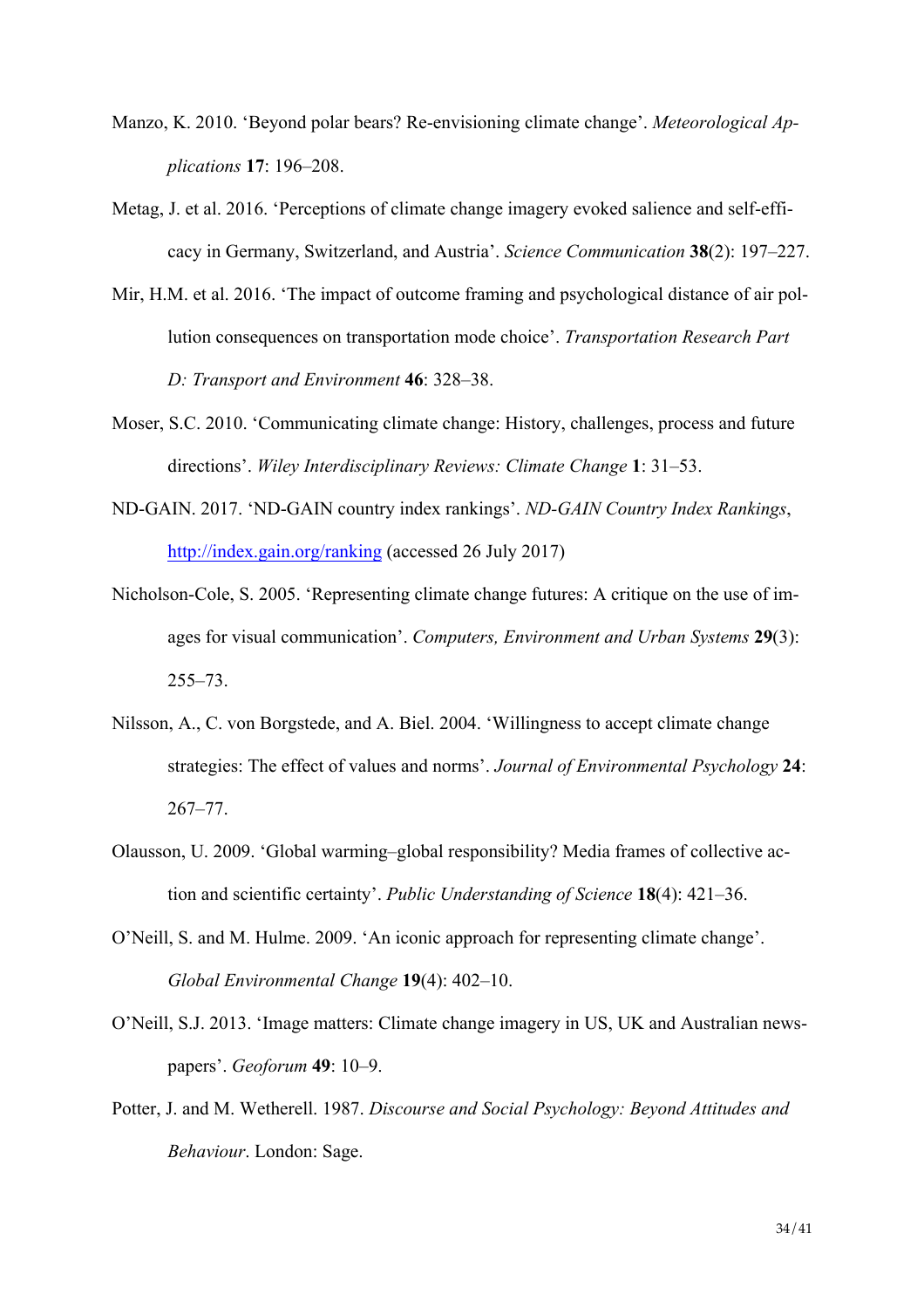- Proulx, T., M. Inzlicht, and E. Harmon-Jones. 2012. 'Understanding all inconsistency compensation as a palliative response to violated expectations'. *Trends in Cognitive Sciences* **16**(5): 285–91.
- Reser, J.P., G.L. Bradley, and M.C. Ellul. 2014. 'Encountering climate change: "Seeing" is more than "believing"'. *Wiley Interdisciplinary Reviews: Climate Change* **5**(4): 521– 37.
- Rickard, L.N., Z.J. Yang, and J.P. Schuldt. 2016. 'Here and now, there and then: How "departure dates" influence climate change engagement'. *Global Environmental Change* **38**: 97–107.
- Robinson, S. and A.L. Mendelson. 2012. 'A qualitative experiment research on mediated meaning construction using a hybrid approach'. *Journal of Mixed Methods Research* **6**(4): 332–47.
- Scannell, L. and R. Gifford. 2013. 'Personally relevant climate change: The role of place attachment and local versus global message framing in engagement'. *Environment and Behavior* **45**(1): 60–85.
- Schoenefeld, J.J. and M.R. McCauley. 2016. 'Local is not always better: The impact of climate information on values, behavior and policy support'. *Journal of Environmental Studies and Sciences* **6**(4): 724–732.
- Schroth, O. et al. 2014. 'Visual climate change communication: From iconography to locally framed 3D visualization'. *Environmental Communication: A Journal of Nature and Culture* **8**(4): 413–32.
- Schultz, P.W. et al. 2014. 'Cross-cultural evidence for spatial bias in beliefs about the severity of environmental problems'. *Environment and Behavior* **46**(3): 267–302.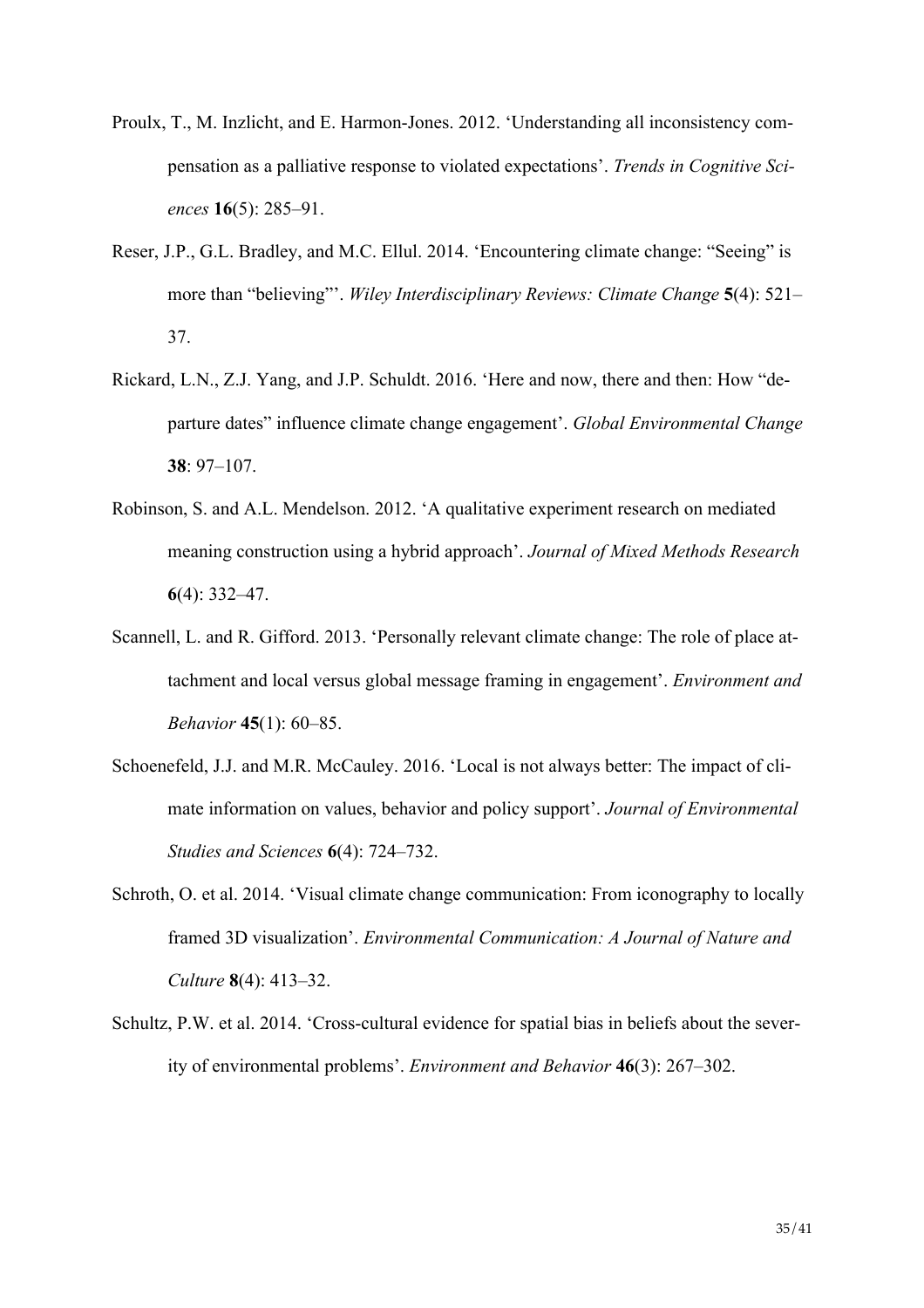- Schwartz, S.H. 1992. 'Universals in the content and structure of values: Theoretical advances and empirical tests in 20 countries'. *Advances in Experimental Social Psychology* **25**:  $1-65$ .
- Shih, T.-J. and C.-Y. Lin. (forthcoming). 'Developing communication strategies for mitigating actions against global warming: Linking framing and a dual processing model'. *Environmental Communication*.
- Shwom, R., A. Dan and T. Dietz. 2008. 'The effects of information and state of residence on climate change policy preferences'. *Climatic Change* **90**: 343–58.
- Smith, N. and H. Joffe. 2009. 'Climate change in the British press: The role of the visual'. *Journal of Risk Research* **12**(5): 647–63.
- Spence, A. and N.F. Pidgeon. 2010. 'Framing and communicating climate change: The effects of distance and outcome frame manipulations'. *Global Environmental Change* **20**: 656–67.
- Spence, A. et al. 2011. 'Perceptions of climate change and willingness to save energy related to flood experience'. *Nature Climate Change* **1**(1): 46–9.
- Spence, A., W. Poortinga, and N.F. Pidgeon. 2012. 'The psychological distance of climate change'. *Risk Analysis* **32**(6): 957–972.
- Stoll-Kleemann, S., T. O'Riordan and C.C. Jaeger. 2001. 'The psychology of denial concerning climate mitigation measures: evidence from Swiss focus groups'. *Global Environmental Change* **11**(2): 107–17.
- Swim, J.K. et al. 2011. 'Psychology's contributions to understanding and addressing global climate change'. *American Psychologist* **66**(4): 241–50.
- Weber, E.U. 2006. 'Experience-based and description-based perceptions of long-term risk: Why global warming does not scare us (yet)'. *Climatic Change* **77**: 103–20.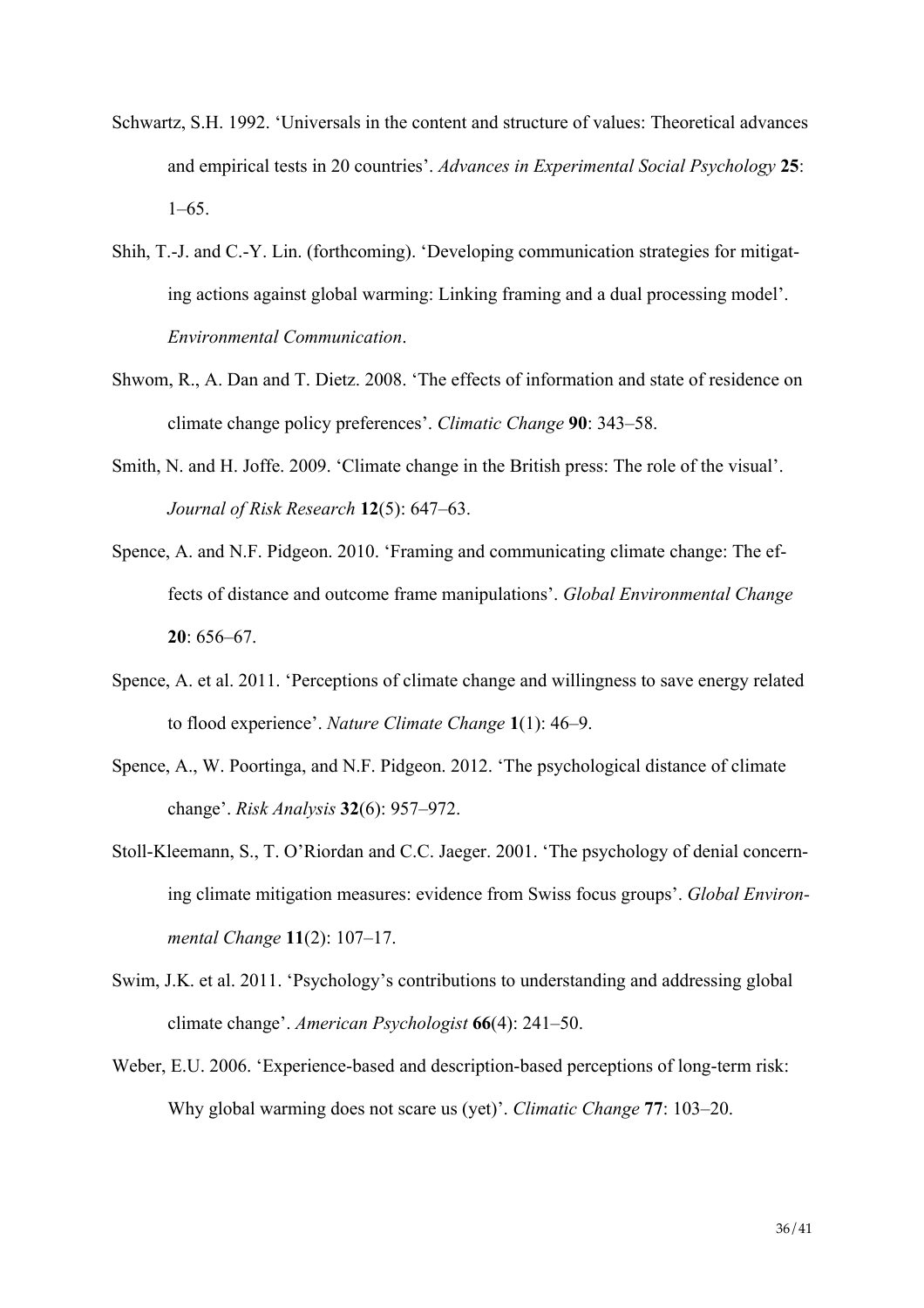- Whitmarsh, L. 2008. 'Are flood victims more concerned about climate change than other people? The role of direct experience in risk perception and behavioural response'. *Journal of Risk Research* **11**: 351–74.
- Wiest, S.L., L. Raymond and R.A. Clawson. 2015. 'Framing, partisan predispositions, and public opinion on climate change'. *Global Environmental Change* **31**: 187–98.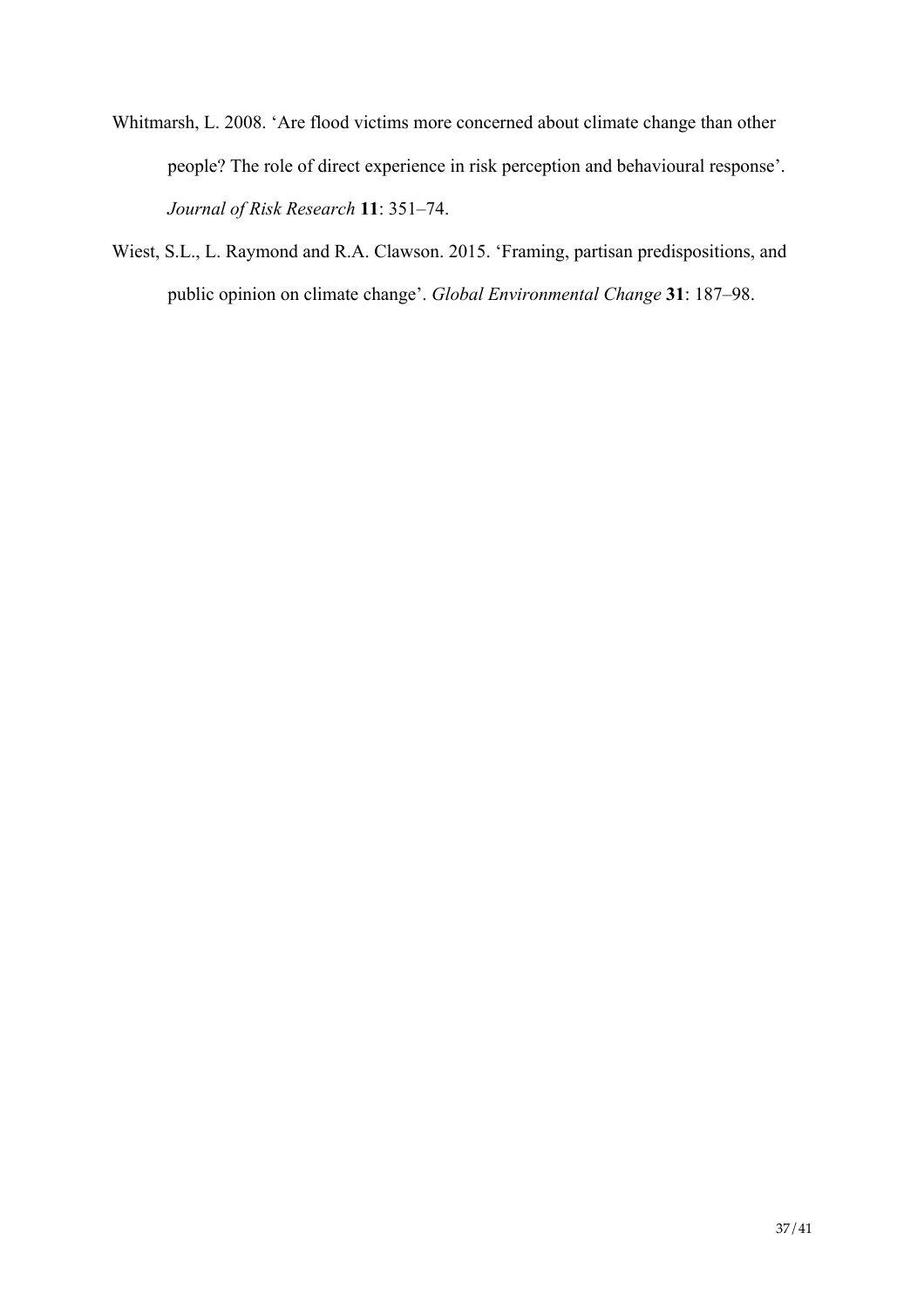# **Tables**

Table 1.

Demographic characteristics of participants

|                                                                                  | Frequency      | $\frac{0}{0}$ |
|----------------------------------------------------------------------------------|----------------|---------------|
| Gender                                                                           |                |               |
| Female                                                                           | 20             | 62.5          |
| Male                                                                             | 12             | 37.5          |
| Age                                                                              |                |               |
| $16 - 24$                                                                        | 3              | 9.4           |
| $25 - 44$                                                                        | 11             | 34.4          |
| $45 - 64$                                                                        | 12             | 37.5          |
| 65 and over                                                                      | 6              | 18.8          |
| Qualifications                                                                   |                |               |
| Primary education (typically until the age of 12)                                | $\mathbf{1}$   | 3.1           |
| Secondary education I (typically until the age of 16)                            | 1              | 3.1           |
| Apprenticeship or technical vocational school<br>(typically until the age of 20) | 8              | 25.0          |
| Secondary education II / A-Levels<br>(typically until the age of 20)             | $\overline{4}$ | 12.5          |
| Higher technical vocational school                                               | 3              | 9.4           |
| Tertiary education (e.g., University)                                            | 15             | 46.9          |
| Political orientation                                                            |                |               |
| far left                                                                         | $\overline{2}$ | 6.3           |
| left                                                                             | 5              | 15.6          |
| slightly left                                                                    | 11             | 34.4          |
| middle                                                                           | 8              | 25.0          |
| slightly right                                                                   | $\overline{4}$ | 12.5          |
| right                                                                            | 1              | 3.1           |
| far right                                                                        | 1              | 3.1           |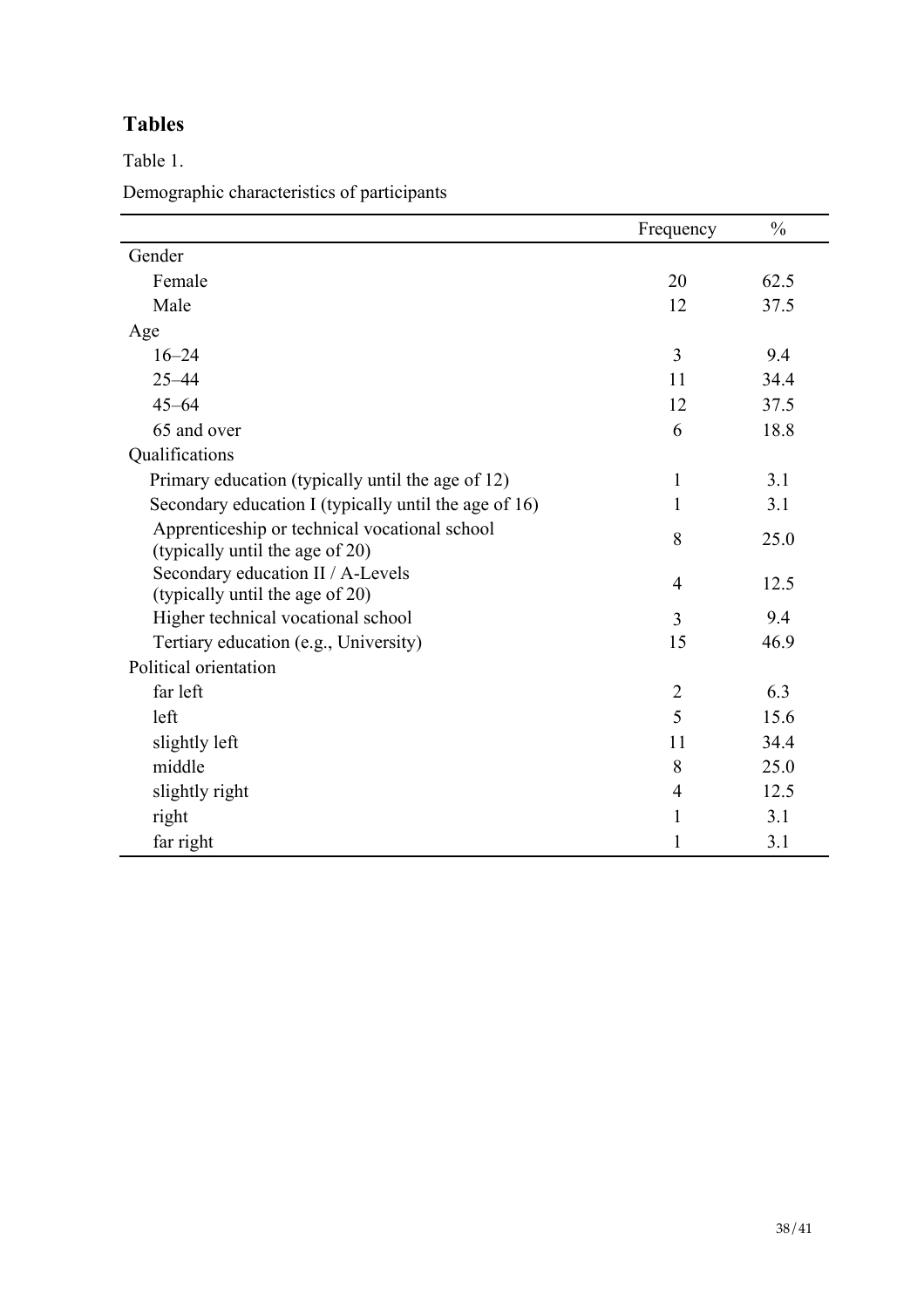# **Appendix**

### Textbox 1.

Spatial framing of climate change (distant condition in *italics*).

#### **What is climate change?**

"Climate" is defined as the average weather experienced in a region over a long period (usually 30 years). "Climate change" refers to changes in the Earth's temperature and other climate-related phenomena (e.g., rainfalls, wind) since the Industrial Revolution (approx. 1850–1900).

According to climate scientists there is no doubt that the climate is changing: Since the Industrial Revolution the average temperatures in Switzerland *(average global temperatures)* have risen by about 1°C. This warming is associated with other climatic changes, like the decrease of snow and ice in various places in Switzerland *(various regions around the world)* or the rise in sea levels.

#### **Causes of climate change**

The current state of research shows that these observed changes in climate cannot be explained if only natural causes are considered. Climate scientists agree that the climatic changes in the last 150 years were caused by humans. A central cause for the warming of the atmosphere is the emission of greenhouse gases (e.g., carbon dioxide, methane). A substantial proportion of these emissions are caused by deforestation and burning fossil fuels (e.g., oil and coal). Closer inspection further shows that greenhouse gases are mainly emitted in connection with food production, the heating of buildings, and transport.

#### **What are the consequences of climate changes for Switzerland** *(the world)***?**

Experts predict that *(average global)* temperatures in Switzerland will rise further between 1°C and 8°C by 2100. Such temperature rises will have impacts on humans, animals, and plants:

- Heat waves like the one in 2003 the hottest summer since 1540 will become the new normal in Switzerland (in Europe) by 2040. The effects of heat waves will be felt particularly in large cities like Zürich, Basel, and Geneva *(London, New York, or Tokyo),* where buildings and streets absorb and radiate the energy from the sun.
- Heat waves are not just unpleasant they also represent a threat to human health, especially for older people and small children. To illustrate, during the heat wave in 2003 approximately 5% more people died in Switzerland *(in Europe*) than in an average summer.
- Droughts and water scarcity will occur more frequently, especially in the Swiss plateau, the Valais, and the Ticino *(Central America, Southern Africa, and Southeast Asia).* As a consequence, agriculture is threatened by harvest losses and private individuals will need to reduce their water consumption.
- While summers will become hotter and drier, there will be more frequent and more intense rainfalls in winters and springs than today. This also entails more frequent flooding and rising groundwater, which, in turn, causes damage to buildings and public infrastructure (e.g., railway).
- Increasing average temperatures will also lead to the melting of glaciers (e.g., in the Bernese Oberland or in the Valais) *(e.g., in India or Peru)*. By the end of this century, as much as 90% of the Swiss *(world's)* glaciers will be gone completely. In the long term, the disappearance of glaciers will have mostly negative consequences. These consequences include the absence of tourists, increasing natural hazards (e.g., formation and sudden discharging of glacial lakes), and, ultimately, water scarcity.
- Climate change also means that some indigenous species become extinct because their habitats disappear or because they are superseded by alien species, who can cope better with the new environmental conditions.
- The spread of foreign species also affects people. For example, the tiger mosquito, that is established in Ticino *(Italy)*  and has already been observed in northern parts of Switzerland *(Europe)*, is a threat to human health because it can transmit dangerous tropical diseases.

All in all, climate change will have many different impacts on the natural and human environment. Some of these consequences may seem positive at first glance (i.e., increased warmth in currently cold regions). But, the majority of changes will be negative.

#### **Steps against climate change**

In order to successfully act against climate change, it is necessary for nations to commit to a climate-friendly handling of the planet Earth and for politicians to establish a climate-friendly (macroeconomic) context.

Irrespective of what politicians do, everyone can contribute to protecting the climate. Indirectly this is possible by voting for politicians who stand up for protecting the climate. But people can also become active as private persons and reduce their greenhouse gas emissions by as much as 20% through simple actions in everyday life – without any noteworthy costs or losses in prosperity. For example, people can use energy efficient electric appliances or reduce the indoor temperature during the winter. A reduction of the room temperature by only 1 degree decreases the energy consumption of one's heating system by 6%.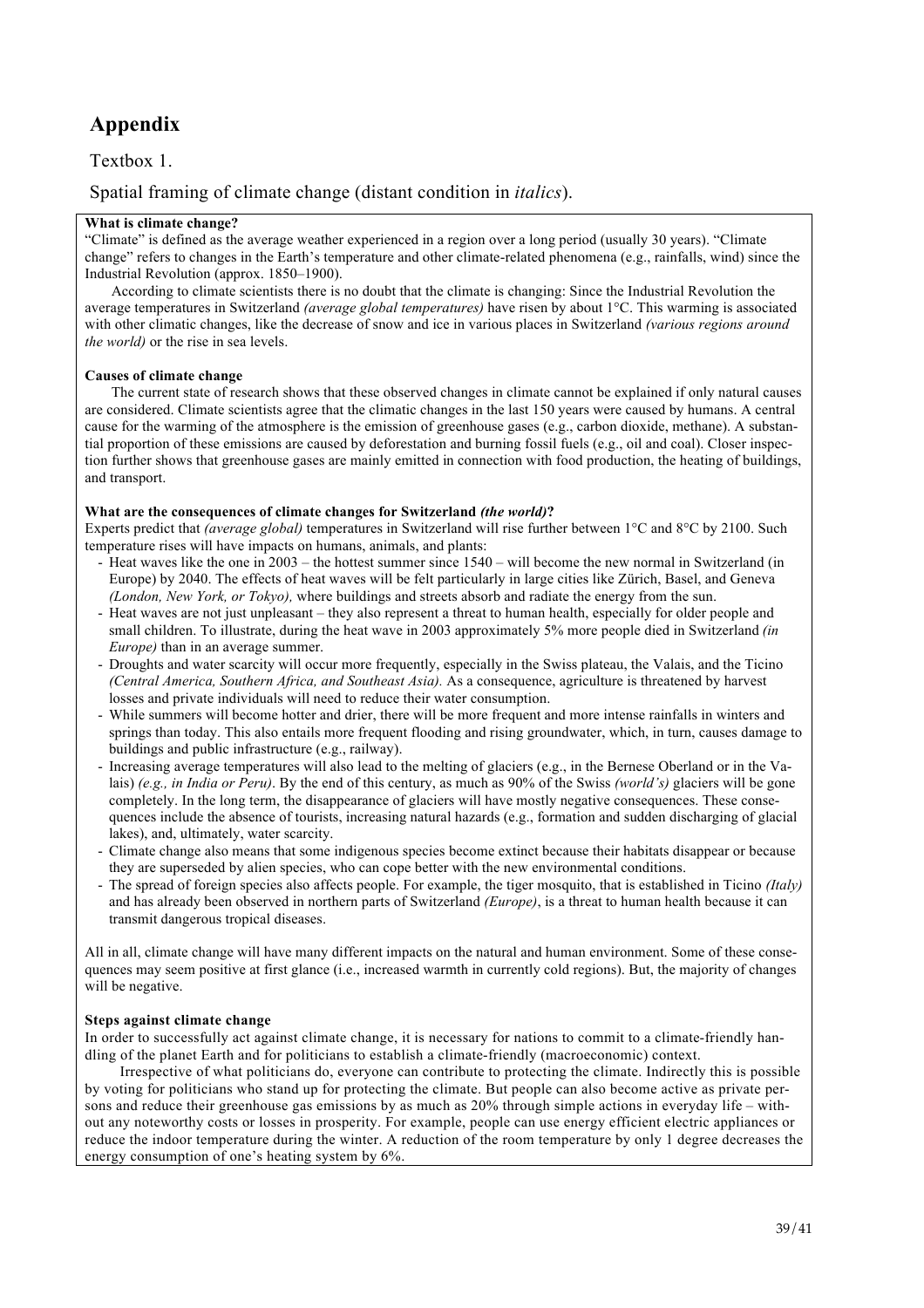People who are willing to change their life more substantially, for example, by reducing their meat consumption or the numbers of flights they take, or by not owning a car, can reduce their greenhouse gas emissions by 40% or more. When considering that private households cause approximately 35% of all greenhouse gas emissions, it becomes clear that such behaviour changes can make a substantial contribution to protecting the climate!